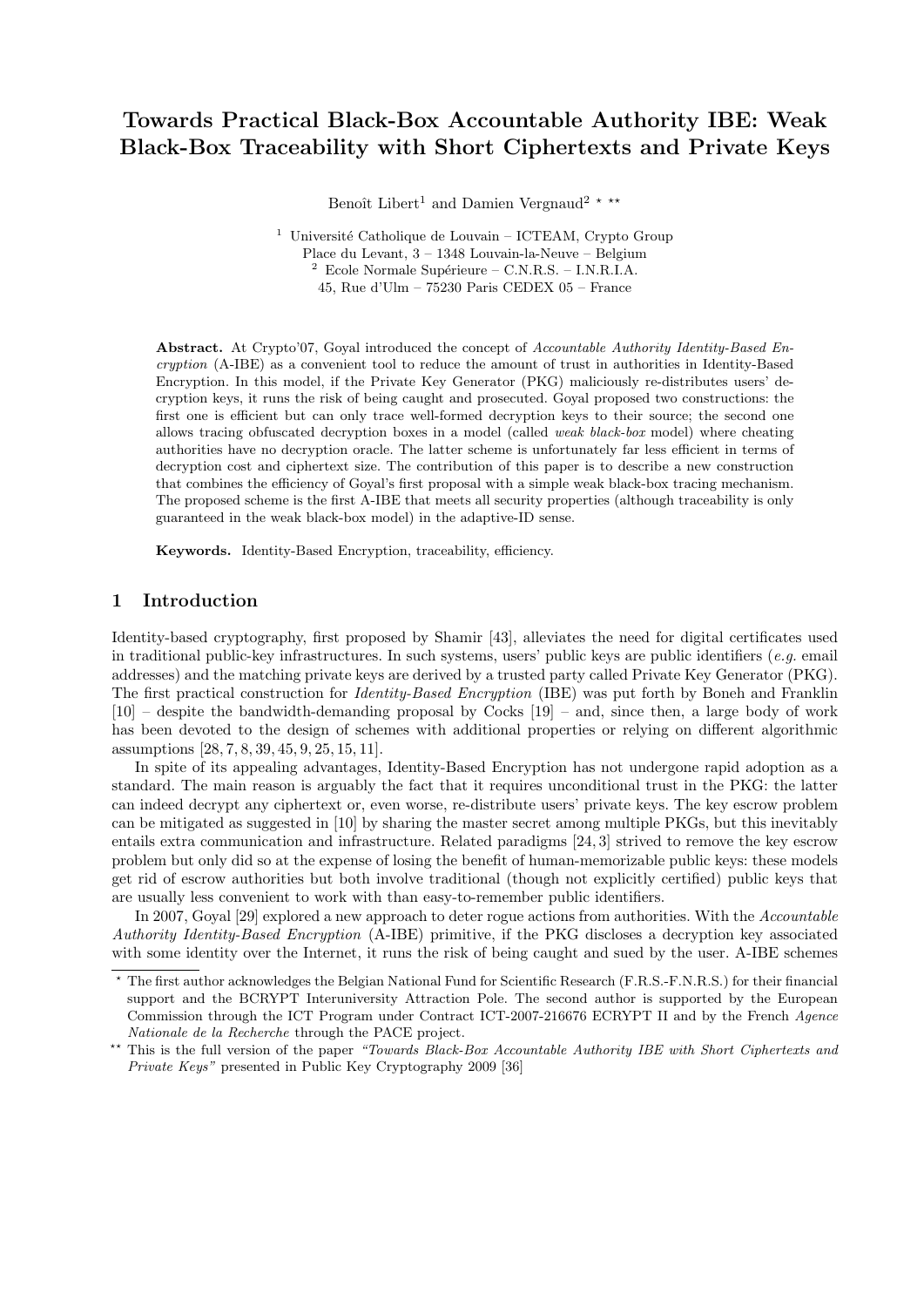achieve this goal by means of an interactive private key generation protocol between the user and the PKG. For each identity, there are exponentially-many families of possible decryption keys. The key generation protocol provides the user with a single decryption key while concealing to the PKG the family that this key belongs to. From this private key, the user is computationally unable to find one from a different family. Hence, for a given identity, a pair of private keys from distinct families serves as evidence of a fraudulent PKG. The latter remains able to passively eavesdrop communications but is discouraged to reveal users' private keys. Also, users cannot falsely accuse an honest PKG since they are unable to compute a new key from a different family using a given key.

PRIOR WORKS. Two constructions were given in [29]. The first one (that we call *Goyal* -1 hereafter) builds on Gentry's IBE scheme [25] and, while efficient, only allows tracing well-formed decryption keys. This whitebox model seems unlikely to suffice in practice since malicious parties can rather release an imperfect and/or obfuscated program that only decrypts with small but noticeable probability. The second scheme of [29] (let us call it *Goyal* -*2*), which is constructed from the Sahai-Waters fuzzy IBE scheme [39], has a variant providing weak black-box traceability: even an imperfect pirate decryption box can be traced (based on its input/output behavior) back to its source although traceability is only guaranteed against dishonest PKGs that have no decryption oracle in the attack game. However, *Goyal* -*2* is somewhat inefficient as decryption requires a number of pairing calculations that is linear in the security parameter. For the usually required security level, ciphertexts contain more than 160 group elements and decryption calculates a product of about 160 pairings.

Subsequently, Au *et al.* [4] described another A-IBE scheme providing retrievability (*i.e.*, a property that prevents the PKG from revealing more than one key for a given identity without exposing its master key) but remained in the white-box model. More recently, Goyal et al. [30] modified the *Goyal* -*2* system using attribute-based encryption techniques [39, 31] to achieve full black-box traceability: unlike *Goyal* -*2*, the scheme of [30] preserves security against dishonest PKGs that have access to a decryption oracle in the model. While definitely desirable in practice, this property is currently achievable only at the expense of the same significant penalty as in *Goyal* -*2* [29] in terms of decryption cost and ciphertext size.

OUR CONTRIBUTIONS. We present a very efficient and conceptually simple scheme with weak black-box traceability. We prove its security (in the standard model) under the same assumption as was used to prove the security of *Goyal* -*2*. Decryption keys and ciphertexts consist of a constant number of group elements and their length is thus linear in the security parameter  $\lambda$  (instead of quadratic as in *Goyal* -*2*). Encryption and decryption take  $O(\lambda^3)$ -time (compared to  $O(\lambda^4)$  in *Goyal*-2) with only two pairing computations being needed for decryption (against more than 160 in *Goyal* -*2*).

The system is analyzed the adaptive-ID model of [10], as opposed to the selective-ID security model (where adversaries must choose the identity that will be their target at the outset of the game). In contrast, one of the security properties (*i.e.*, the infeasibility for users to frame innocent PKGs) was only established in the selective-ID setting for known schemes in the black-box model (i.e., *Goyal* -*2* and its fully black-box extension [30]). Among such schemes, ours thus appears to be the first one that can be tweaked so as to achieve adaptive-ID security against dishonest users.

Our scheme performs almost as well as  $\frac{G\omega qd - 1}{h}$  (the main overhead being a long master public key  $\dot{a}$  la Waters [45] to obtain the adaptive-ID security). In comparison with *Goyal* -*1*, that was only analyzed in a white-box model of traceability, our system provides several other advantages.

As an extension to the proceedings version of this paper [36], we also show how to apply the idea of our weak black-box tracing mechanism to Gentry's IBE scheme. The resulting A-IBE system is obtained by making a simple modification to the key generation protocol of *Goyal* -*1* so as to perfectly hide the user's key family from the PKG's view while preserving the efficiency of the whole scheme. Since the resulting system inherits the efficiency of Gentry's IBE scheme and the *Goyal* -*1* white-box A-IBE scheme, it turns out to be the most efficient weakly black-box A-IBE construction to date. Its (adaptive-ID) security is moreover proved under a tight reduction (albeit under a strong assumption).

Finally, since detecting misbehaving PKGs is an equally relevant problem in IBE primitives and their generalizations, we show how the underlying idea of previous schemes can be applied to one of the most prac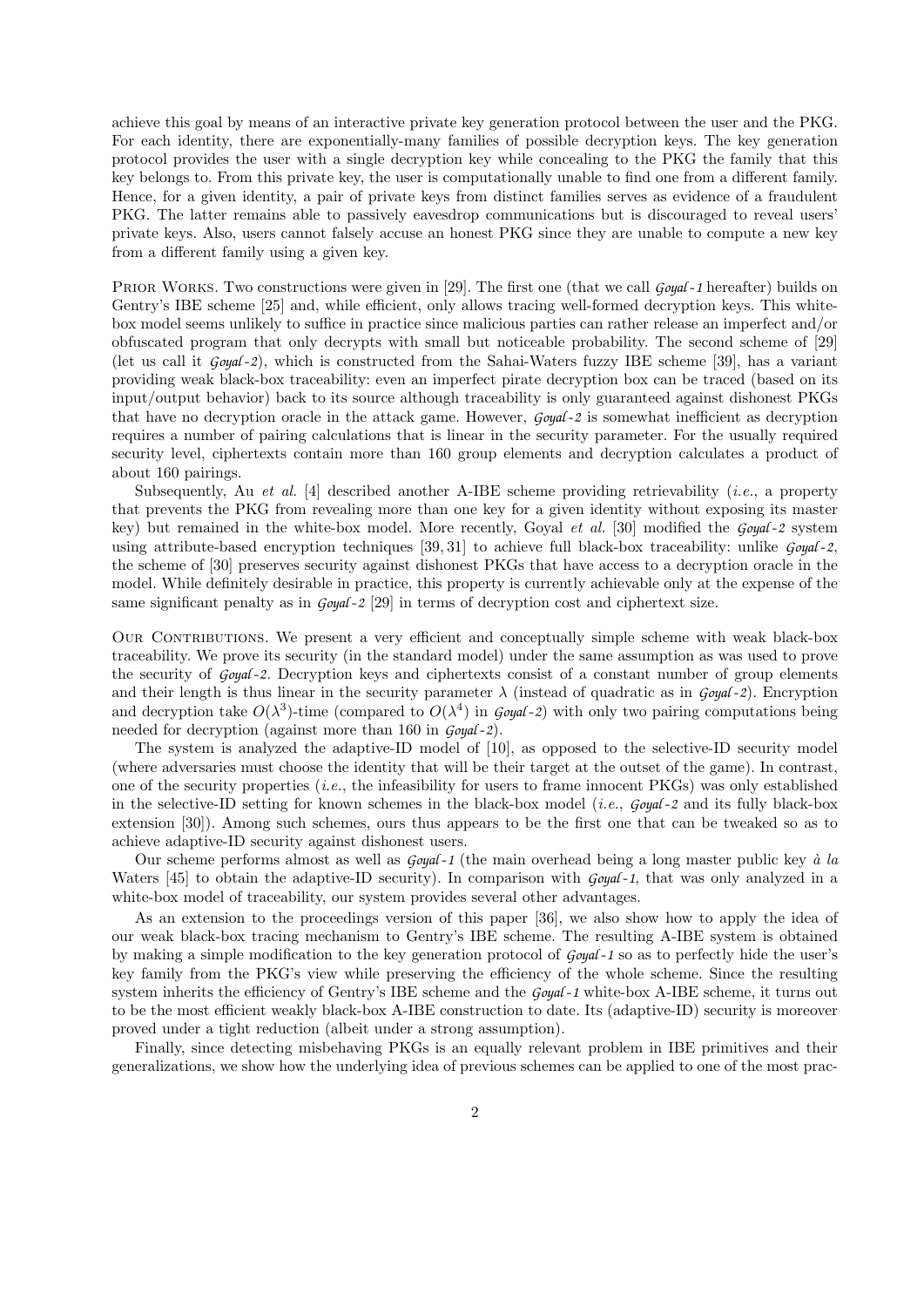tical Identity-Based Broadcast Encryption (IBBE) realizations [12]. We also argue that the same technique similarly applies in the context of attribute-based encryption [39, 31].

Organization. In the rest of the paper, Section 2 recalls the A-IBE security model defined in [29]. We first analyze the basic version of our scheme in Section 3. Sections 4 and 5 describe and analyze the extensions of our method to Gentry's IBE scheme and the Boneh-Hamburg IBBE scheme, respectively.

## 2 Background and Definitions

SYNTACTIC DEFINITION AND SECURITY MODEL. We recall the definition of A-IBE schemes and their security properties as defined in [29].

**Definition 1.** An Accountable Authority Identity-Based Encryption scheme  $(A-IBE)$  is a tuple

#### (Setup, Keygen, Encrypt, Decrypt, Trace)

of probabilistic polynomial-time algorithms or protocols such that:

- $-$  Setup takes as input a security parameter and outputs a master public key mpk and a matching master secret key msk.
- $-$  Keygen<sup>(PKG,U)</sup> is an interactive protocol between the public parameter generator PKG and the user U. · the common input to PKG and U are: the master public key mpk and an identity ID for which the decryption key has to be generated;

· the private input to PKG is the master secret key msk.

Both parties may use a sequence of private coin tosses as additional inputs. The protocol ends with U receiving a decryption key  $d_{\text{ID}}$  as his private output.

- Encrypt takes as input the master public key mpk, an identity ID and a message m and outputs a ciphertext.
- Decrypt takes as input the master public key mpk, a decryption key  $d_{\text{ID}}$  and a ciphertext C and outputs a message.
- **Trace** given the master public key mpk, a decryption key  $d_{\text{D}}$ , this algorithm outputs a key family number  $n_F$  or the special symbol  $\perp$  if  $d_{\mathsf{ID}}$  is ill-formed.

Correctness requires that, for any outputs (mpk, msk) of Setup, any plaintext m and any identity ID, when $ever d_{ID} \leftarrow \textbf{Keygen}^{(PKG(msk),U)}(\text{mpk}, ID), we have$ 

> $\textbf{Trace}(\textsf{mpk}, d_{\textsf{ID}}) \neq \perp,$  $\mathbf{Decrypt}(\mathsf{mpk}, d_{\mathsf{ID}}, \mathbf{Encrypt}(\mathsf{mpk}, \mathsf{ID}, m)) = m.$

The above definition is for the white-box setting. In a black-box model, **Trace** takes as input an identity ID, the corresponding user's well-formed private key  $d_{\text{ID}}$  and a decryption box  $\mathbb{D}$ , modeled as a probabilistic polynomial time algorithm, that successfully opens a non-negligible fraction  $\varepsilon$  of ciphertexts encrypted under ID. The output of Trace is either "PKG" or "User" depending on which party is found guilty for having crafted D.

Goyal formalized three security properties for A-IBE schemes. The first one is the standard notion of privacy [10] for IBE systems. As for the other ones, the DishonestPKG game captures the intractability for the PKG to create a decryption key of the same family as the one obtained by the user during the key generation protocol. Finally, the DishonestUser game models the infeasibility for users to generate a key  $d_{\text{ID}}^{(2)}$ ID outside the family of the legally obtained one  $d_{\mathsf{ID}}^{(1)}$ .

Definition 2. An A-IBE scheme is deemed secure if all probabilistic polynomial time (PPT) adversaries have negligible advantage in the following games.

1. The **IND-ID-CCA** game. For any PPT algorithm  $A$ , the model considers the following game, where  $\lambda \in \mathbb{N}$  is a security parameter: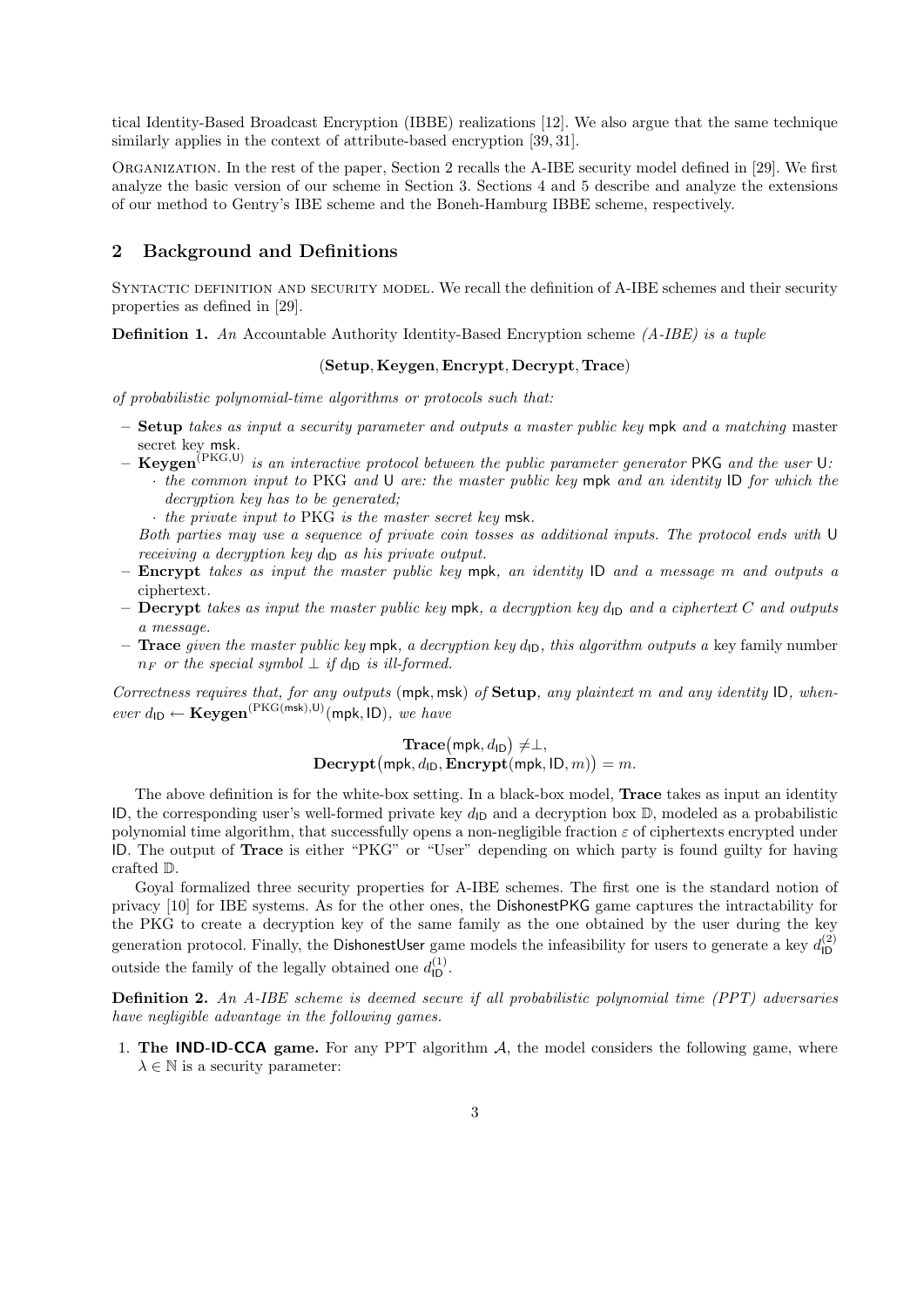| Game <sup>[ND-ID-CCA</sup> ( $\lambda$ )                                                  |
|-------------------------------------------------------------------------------------------|
| (mpk, msk) ← Setup( $\lambda$ )                                                           |
| (m <sub>0</sub> , m <sub>1</sub> , ID <sup>*</sup> , s) ← A <sup>Dec,KG</sup> (find, mpk) |
| Dec - Input : (C, ID)                                                                     |
| Output : Decrypt(mpk, d <sub>ID</sub> , ID, C)                                            |
| KG - Input : ID ≠ ID <sup>*</sup>                                                         |
| Output : Keygen <sup>(PKG(msk), A)</sup> (mpk, ID)                                        |
| $d^* \stackrel{\$}{\leftarrow} \{0, 1\}$                                                  |
| $C^* \leftarrow$ Encrypt(mpk, ID <sup>*</sup> , m <sub>d*</sub> )                         |
| $d \leftarrow A^{Dec,KG}(guess, s, C^*)$                                                  |
| Dec - Input : (C, ID) ≠ (C*, ID <sup>*</sup> )                                            |
| Output : Decrypt(mpk, d <sub>ID</sub> , ID, C)                                            |
| KG - Input : ID ≠ ID <sup>*</sup>                                                         |
| Output : Keygen <sup>(PKG(msk), A)</sup> (mpk, ID)                                        |
| return 1 if d = d <sup>*</sup> and 0 otherwise.                                           |

A's advantage is

$$
\mathbf{Adv}_{\mathcal{A}}^{\mathsf{IND}\text{-}\mathsf{ID}\text{-}\mathsf{CCA}}(\lambda) = |\Pr[\mathbf{Game}_{\mathcal{A}}^{\mathsf{IND}\text{-}\mathsf{ID}\text{-}\mathsf{CCA}} = 1] - 1/2|.
$$

The A-IBE scheme is termed IND-ID-CCA-secure if for all PPT algorithms A, the advantage of A defined by the following experiment is a negligible function of  $\lambda$ .

The weaker definition of chosen-plaintext security (IND-ID-CPA) is formalized in the same way in [10] but A is not granted access to a decryption oracle. In [16], Canetti, Halevi and Katz suggested relaxed notions of IND-ID-CCA and IND-ID-CPA security where the adversary has to choose the target identity ID<sup>\*</sup> ahead of time (even before seeing the master public key mpk). This relaxed model is called "selective-ID" model (or IND-sID-CCA and IND-sID-CPA for short).

2. The DishonestPKG game. Let A be a PPT algorithm. We consider the following games, where  $\lambda \in \mathbb{N}$  is a security parameter and  $\varepsilon$  is a second parameter (also given as input):

| Game <sup>DishonestPKG-WB-CPA</sup> ( $\lambda$ )                                                                                                 | Game <sup>DishonestPKG-WB</sup> ( $\lambda$ )                              |
|---------------------------------------------------------------------------------------------------------------------------------------------------|----------------------------------------------------------------------------|
| $(mpk, ID, s_1) \leftarrow A(setyp, \lambda)$                                                                                                     | $(mpk, ID, s_1) \leftarrow A(setyp, \lambda)$                              |
| $(d_{1D}^{(1)}, s_2) \leftarrow \text{Keygen}^{(A(s_1), \cdot)}(mpk, ID) \quad (d_{1D}, s_2) \leftarrow \text{Keygen}^{(A(s_1), \cdot)}(mpk, ID)$ |                                                                            |
| $d_{1D}^{(2)} \leftarrow A(\text{findkey}, s_1, s_2)$                                                                                             | $\mathbb{D} \leftarrow A(\text{findkey}, s_1, s_2)$                        |
| return 1 if Trace(mpk, d_{1D}^{(2)})                                                                                                              | $\text{return 1 if Trace}^{\text{D}}(mpk, d_{1D^*}, ID) = \text{``User''}$ |
| $= Trace(mpk, d_{1D}^{(2)})$                                                                                                                      | $\text{otherwise.}$                                                        |
| $(Game_A^{\text{D}}^{\text{dishonestPKG-WB-CCA}}(\lambda)$                                                                                        |                                                                            |
| $(mk, ID, s_1) \leftarrow A(\text{setup}, \lambda)$                                                                                               |                                                                            |
| $(d_{1D}^{(1)}, s_2) \leftarrow \text{Keygen}^{(A(s_1), \cdot)}(mpk, ID)$                                                                         |                                                                            |
| $d_{1D}^{(2)} \leftarrow A^{\text{Dec}}(\text{findkey}, s_1, s_2)$                                                                                |                                                                            |
| $Dec - Input : C$                                                                                                                                 |                                                                            |
| $Output : Decrypt(mpk, d_{1D}^{(1)}, ID, C)$                                                                                                      |                                                                            |
| $return 1$ if Trace(mpk, d_{1D}^{(1)})                                                                                                            |                                                                            |
| $= Trace(mpk, d_{1D}^{(2)})$                                                                                                                      |                                                                            |
| $0$ otherwise.                                                                                                                                    |                                                                            |

For  $\omega \in \{\text{WB-CPA}, \text{WB-CCA}, \text{wBB}\}, \mathcal{A}$ 's advantage is

$$
\mathbf{Adv}_{\mathcal{A}}^{\mathsf{DishonestPKG-}\omega}(\lambda) = \Pr[\mathbf{Game}_{\mathcal{A}}^{\mathsf{DishonestPKG-}\omega} = 1].
$$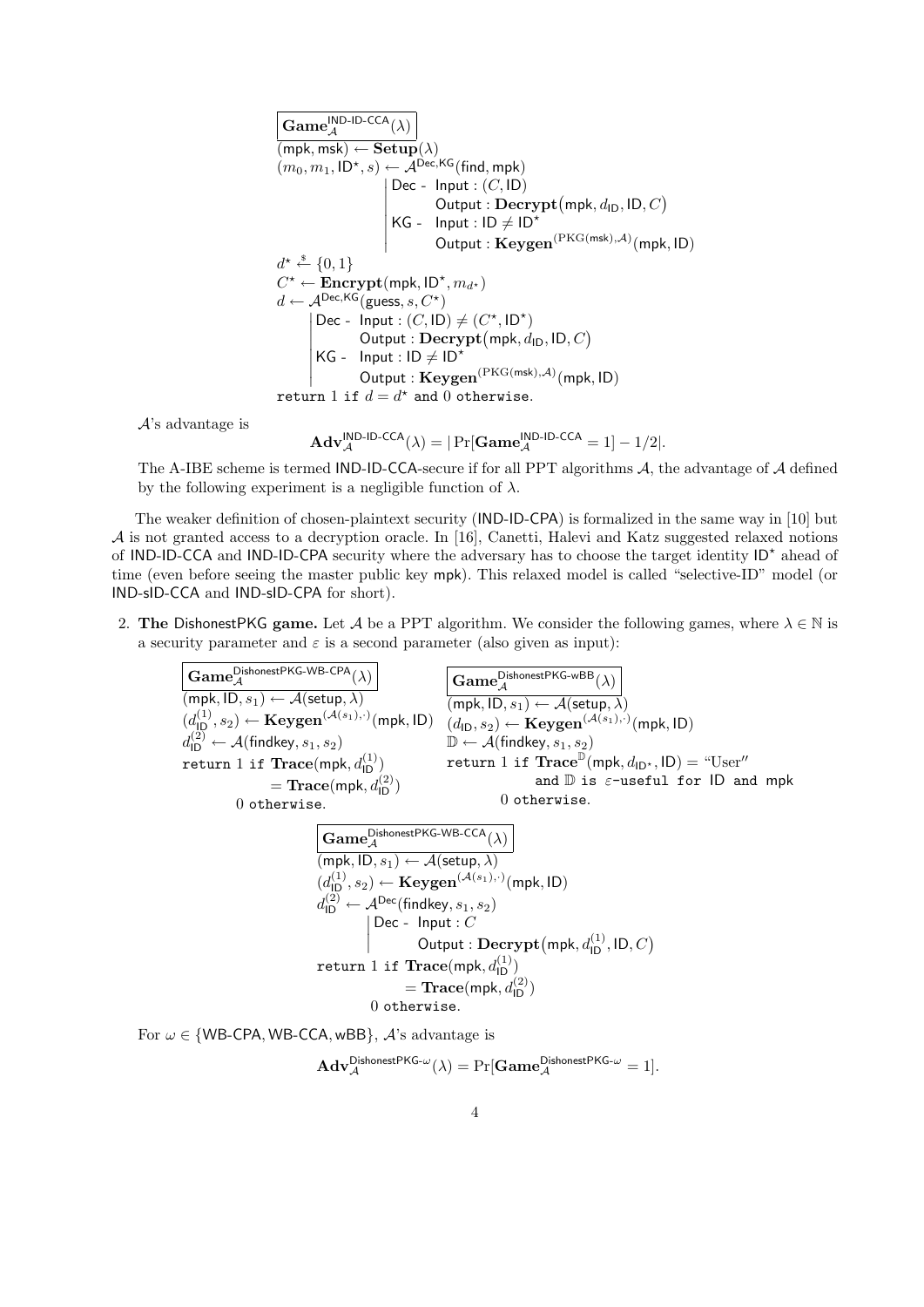The A-IBE scheme is termed DishonestPKG- $\omega$ -secure if for all PPT algorithms A and all  $\varepsilon = 1/\text{poly}(\lambda)$ . the advantage of A defined by the corresponding experiment is a negligible function of  $\lambda$ .

Here, the adversary  $A$  acts as a cheating PKG and the challenger emulates the honest user. Both parties engage in a key generation protocol where the challenger obtains a private key for an identity ID chosen by A. The latter aims at producing a private key corresponding to ID and belonging to the same family as the key obtained by the challenger in the key generation protocol. Such a successful dishonest PKG could disclose user keys without being caught.

Note that, at the beginning of the experiment,  $A$  generates mpk without revealing the master key msk and the challenger runs a sanity check on mpk.

As noted in  $[29, 30]$ , it makes sense to provide  $A$  with a decryption oracle that undoes ciphertexts using  $d_{\text{ID}}^{(1)}$  (and could possibly leak information on the latter's family). We call this enhanced security notion DishonestPKG-WB-CCA security (as opposed to the weaker one which we call DishonestPKG-WB-CPA security).

Finally, in the black-box model, instead of outputting a new key  $d_{\text{ID}}^{(2)}$ , the dishonest PKG comes up with a decryption box  $D$  which is  $\varepsilon$ -useful for ID and mpk, i.e. such that

$$
Pr[\mathbb{D}(\mathbf{Encrypt(mpk}, \mathsf{ID}, m)] = m
$$

with probability  $\varepsilon$  taken over the plaintext and the random coins used by the **Encrypt** algorithm. The dishonest PKG wins if the tracing algorithm returns "User" when run on  $d_{\text{ID}}^{(1)}$  and with oracle access to D. We call this enhanced notion DishonestPKG – wBB security when  $A$  is not<sup>3</sup> given access to a decryption oracle that undoes ciphertexts using  $d_{\text{ID}}^{(1)}$ .

3. The DishonestUser game. Let A be a PPT algorithm. We consider the following games, where  $\lambda \in \mathbb{N}$  is a security parameter and  $\varepsilon$  is a second parameter (also given as input):



For  $\omega \in \{\text{ID-WB}, \text{ID-BB}\},\ \mathcal{A}$ 's advantage is  $\mathbf{Adv}_{\mathcal{A}}^{\mathsf{DishonestUser}-\omega}(\lambda) = \Pr[\mathbf{Game}_{\mathcal{A}}^{\mathsf{DishonestUser}-\omega} = 1].$  The A-IBE scheme is termed DishonestUser-secure if for all PPT algorithms A and all  $\varepsilon = 1/\text{poly}(\lambda)$ , the advantage of A defined by the following experiment is a negligible function of  $\lambda$ .

<sup>&</sup>lt;sup>3</sup> If A has access to the decryption oracle, one obtain the strong black-box security notion. Therefore, using intuitive naming conventions, the strong-security notion is the DishonestPKG-BB-CCA whereas DishonestPKG-wBB is the DishonestPKG-BB-CPA security notion.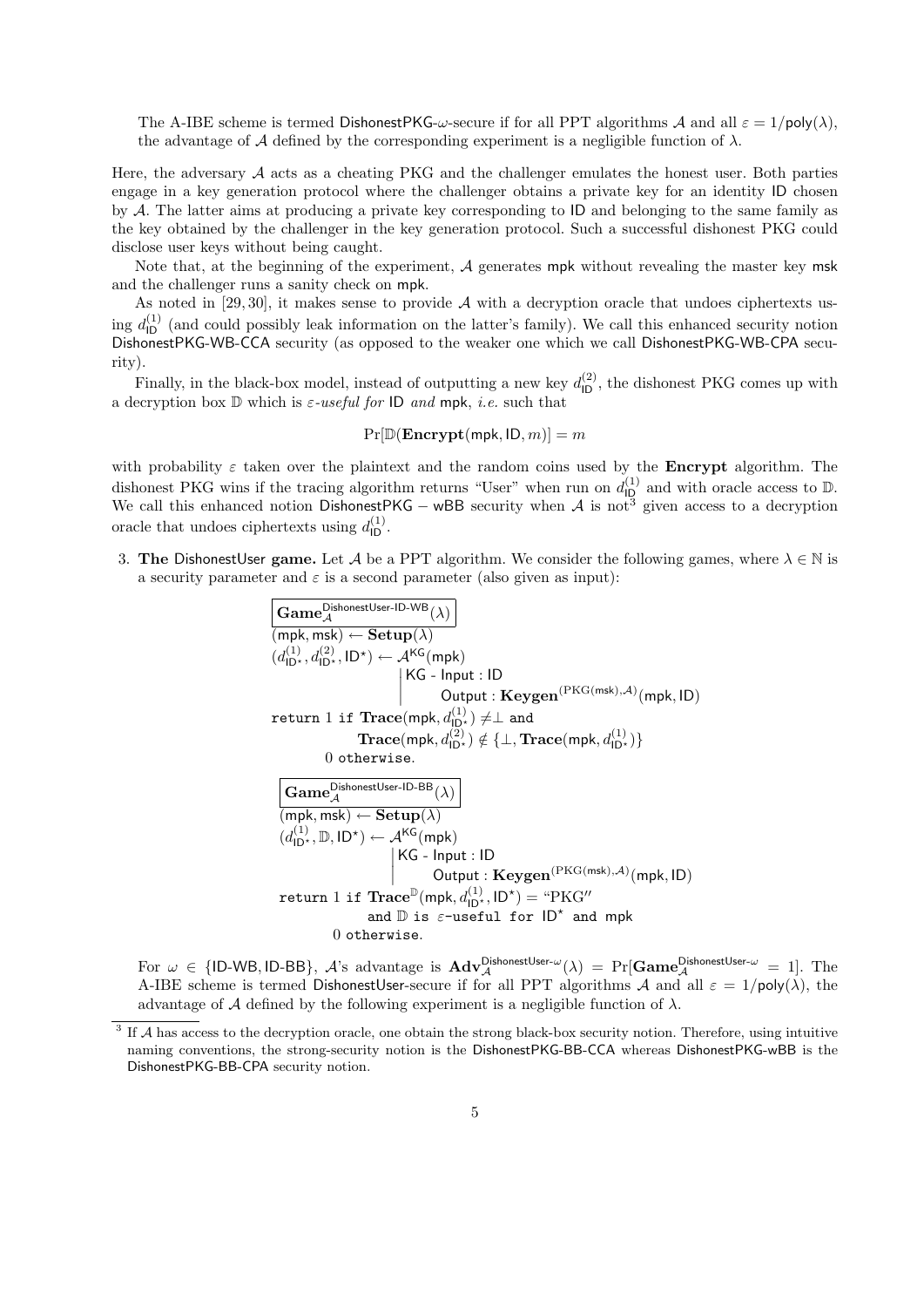The DishonestUser-ID-WB game involves an adversary interacting with a PKG in executions of the key generation protocol and obtaining private keys associated with distinct identities of her choosing. The adversary is declared successful if, for some identity that may have been queried for key generation, she is able to find two private keys from distinct families. Such a pair would allow her to trick a judge into wrongly believing that the PKG has misbehaved.

In the black-box scenario (DishonestUser-ID-BB), the output of the dishonest user consist of a key  $d_{\text{ID}}^{(1)}$ and a pirate decryption box  $\mathbb{D}$  which is  $\varepsilon$ -useful for  $\mathsf{ID}^*$  and mpk, i.e. such that

$$
\Pr[\mathbb{D}(\mathbf{Encrypt(mpk}, \mathsf{ID}^\star, m)] = m
$$

with probability  $\varepsilon$  taken over the plaintext and the random coins used by the **Encrypt** algorithm. In this case, the adversary wins if the output of  $\textbf{Trace}^{\mathbb{D}}(\textsf{mpk}, d_{\textsf{ID}}^{(1)}, \textsf{ID}^*)$  is "PKG".

Finally, the relaxed "selective-ID" model can be naturally extended to the DishonestUser security notion (DishonestUser-sID-WB and DishonestUser-sID-BB).

Bilinear Maps and Complexity Assumptions. In the following, we review the definition of cryptographic bilinear maps and we do not pin down any particular generator, but instead parameterize definitions and security results by a choice of generator. For simplicity, we restrict our attention to so-called symmetric bilinear groups [23] however our constructions extend readily to the asymmetric bilinear group setting.

**Definition 3.** A bilinear-group generator is a PPT that takes as input  $\lambda \in \mathbb{N}$  and outputs a tuple (G, G<sub>T</sub>, e, p) satisfying the following conditions:

- 1. p is a prime with  $2^{\lambda-1} < p < 2^{\lambda}$ ;
- 2.  $(\mathbb{G}, \cdot)$  and  $(\mathbb{G}_T, \cdot)$  are groups of order p;
- 3.  $e : \mathbb{G} \times \mathbb{G} \to \mathbb{G}_T$  satisfies the following properties:
	- (a)  $e(g^a, h^b) = e(g, h)^{ab}$  for any  $(g, h) \in \mathbb{G} \times \mathbb{G}$  and  $a, b \in \mathbb{Z}$ ;
	- (b) e is non degenerate (i.e.  $e(g, g) \neq 1_{\mathbb{G}_T}$  for some  $g \in \mathbb{G}$ );
	- $(c)$  there exists an efficient algorithm to compute e.

In such *bilinear groups*, we assume the hardness of the (now classical) Decision Bilinear Diffie-Hellman problem that has been widely used in the recent years. The Decision Bilinear Diffie-Hellman Problem (DBDH) is to distinguish the distributions of tuples  $(g, g^a, g^b, g^c, e(g, g)^{abc})$  and  $(g, g^a, g^b, g^c, e(g, g)^z)$  in  $\mathbb{G}^4 \times \mathbb{G}_T$  for random values  $a, b, c, z \stackrel{s}{\leftarrow} \mathbb{Z}_p^*$ . The advantage of a distinguisher A is defined as follows:

**Definition 4.** Let G be a bilinear-group generator and let A be a  $0/1$ -valued PPT algorithm. We consider the following random experiments, where  $\lambda \in \mathbb{N}$  is a security parameter:

> $\mathbf{Game}^\mathrm{DBDH}_\mathcal{A}(\lambda)$  $\overline{(\mathbb{G}, \mathbb{G}_T, e, p) \stackrel{\hspace{0.1em}\mathbb{S}}{\leftarrow} \mathcal{G}(\lambda)}$  $g \stackrel{\$} {\leftarrow} \mathbb{G}$ ;  $(a, b, c, z) \stackrel{\$} {\leftarrow} (\mathbb{Z}_p^*)^4$  $T_0 \leftarrow e(g,g)^{abc}; T_1 \leftarrow e(g,g)^z$  $d^* \stackrel{\$}{\leftarrow} \{0,1\}$  $d \leftarrow \mathcal{A}((\mathbb{G},\mathbb{G}_T,e,p),g,g^a,g^b,g^c,T_{d^\star})$ return 1 if  $d = d^*$  and 0 otherwise.

 $\mathcal{A}$ 's advantage is defined as  $\mathbf{Adv}_{\mathcal{A}}^{\mathrm{DBDH}}(\lambda) = \Pr[\mathbf{Game}^{\mathrm{DBDH}}_{\mathcal{A}} = 1]$ . The bilinear-group generator  $\mathcal G$  is said DBDH-secure if, for all PPT algorithms  $A$ ,  $A$ 's advantage is a negligible function of  $\lambda$ . In this case, we say that the DBDH assumption holds for  $\mathcal G$ .

For convenience, we use an equivalent formulation – called  $modified$  DBDH – of the problem which is to distinguish  $e(g, g)^{ab/c}$  from random given  $(g, g^a, g^b, g^c)$ .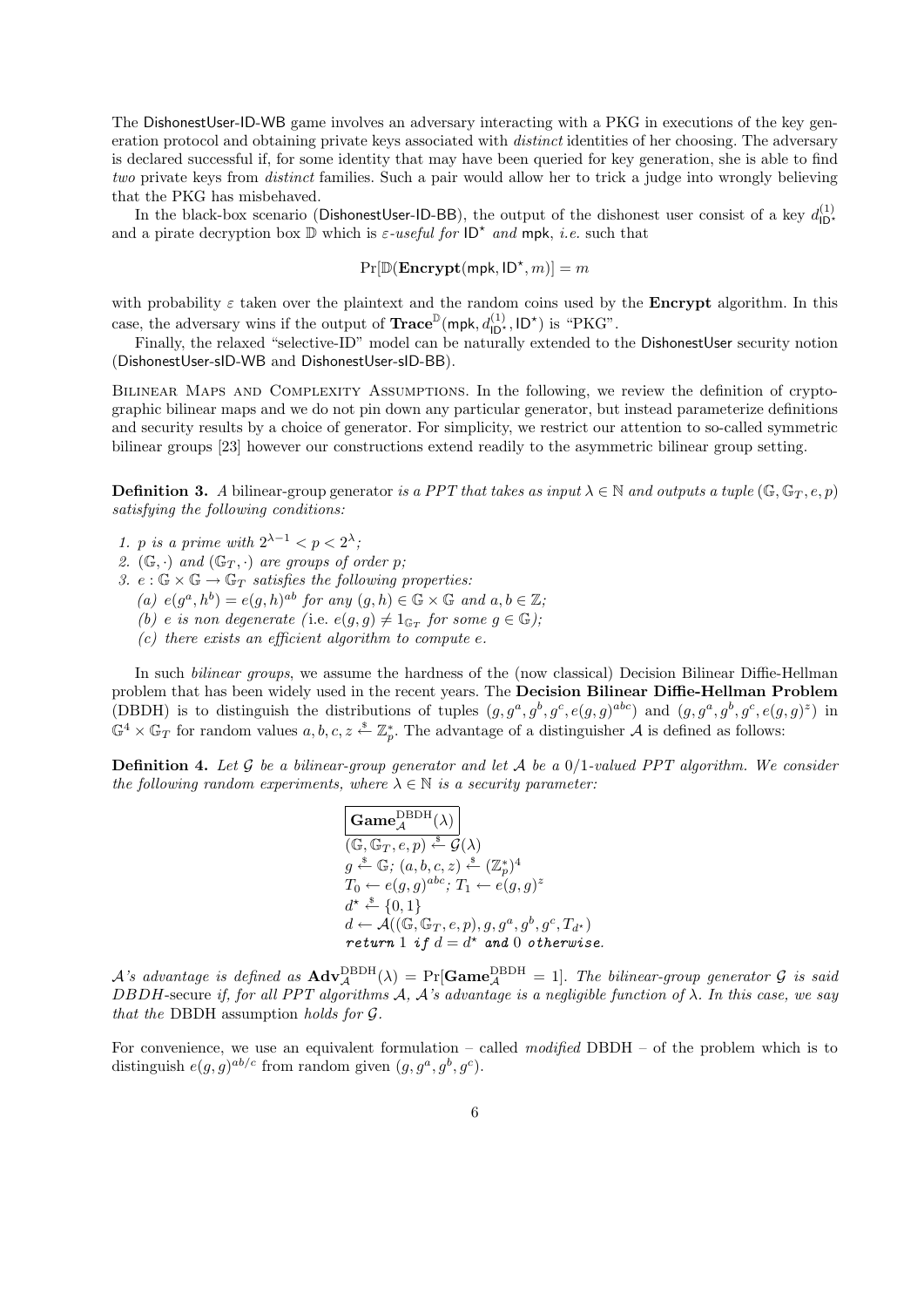## 3 The Scheme

The scheme mixes ideas from the "commutative-blinding" [7] and "exponent-inversion" [40] frameworks. Private keys have the same shape as in commutative-blinding-based schemes [7, 8, 45, 15]. At the same time, their first element is a product of two terms, the first one of which is inspired from Gentry's IBE scheme [25].

Following a technique applied in [29], private keys contain a family number t that cannot be tampered with while remaining hidden from the PKG. This family number  $t$  is determined by combining two random values  $t_0$  and  $t_1$  respectively chosen by the user and the PKG in the key generation protocol. The latter begins with the user sending a commitment  $R$  to  $t_0$ . Upon receiving  $R$ , the PKG turns it into a commitment to  $t_0 + t_1$  and uses the modified commitment to generate a "blinded" private key  $d'_{\text{ID}}$ . The user obtains his final key  $d_{\text{ID}}$  by "unblinding"  $d'_{\text{ID}}$  thanks to the randomness that was used to compute R.

A difference with *Goyal* -*1* is that, at the end of the key generation protocol, the private key component  $t_0 + t_1$  is perfectly hidden from the PKG and the security against dishonest PKGs is unconditional. In the key generation protocol, the user's first message is a perfectly hiding commitment that comes along with a witness-indistinguishable (WI) proof of knowledge of its opening. In *Goyal* -*1*, users rather send a deterministic (and thus non-statistically hiding) commitment and knowledge of the underlying value must be proven in zero-knowledge because a proof of knowledge of a discrete logarithm must be simulated (by rewinding the cheating verifier) in the proof of security against dishonest PKGs. In the present scheme, the latter proof does not rely on a specific assumption and we do not need to simulate knowing the solution of a particular problem instance. Therefore, we can dispense with perfectly ZK proofs and settle for a more efficient 3-move WI proof (such as Okamoto's variant [37] of Schnorr [42]) whereas 4 rounds are needed using zero-knowledge proofs of knowledge.

#### 3.1 Description of *A*-*IBE<sup>1</sup>*

Let  $\mathcal G$  be a bilinear-group generator.

- **Setup**( $\lambda, n$ ): given  $\lambda \in \mathbb{N}$ , the PKG selects bilinear groups ( $\mathbb{G}, \mathbb{G}_T, e, p$ ) of prime order  $p > 2^{\lambda}$  (by running  $\mathcal{G}(\lambda)$  and a random generator  $g \stackrel{\hspace{0.1em}\mathsf{\scriptscriptstyle\$}}{\leftarrow} \mathbb{G}$ . It chooses  $h, Y \stackrel{\hspace{0.1em}\mathsf{\scriptscriptstyle\$}}{\leftarrow} \mathbb{G}$ , a vector  $\mathbf{Z} = (Z_0, Z_1, \ldots, Z_n) \stackrel{\hspace{0.1em}\mathsf{\scriptscriptstyle\$}}{\leftarrow} \mathbb{G}^{n+1}$  and  $x \stackrel{\$}{\leftarrow} \mathbb{Z}_p^*$  at random. It defines the master public key as  $mpk := (X = g^x, Y, h, \{Z_i\}_{i=0}^n)$  while the master secret key is  $msk := x$ .
- **Keygen**<sup>(PKG,U)</sup>: to obtain a private key for his identity  $ID = i_1 ... i_n \in \{0,1\}^n$ , a user U interacts with the PKG in the following key generation protocol, where the notation  $H_{\mathbf{Z}}(ID)$  denotes  $H_{\mathbf{Z}}(ID) = Z_0 \cdot \prod_{j=1}^n Z_j^{i_j}$ .
	- 1. The user U draws  $t_0, \theta \stackrel{\$}{\leftarrow} \mathbb{Z}_p^*$ , provides the PKG with a commitment  $R = h^{t_0} \cdot X^{\theta}$  and also runs an interactive witness indistinguishable proof of knowledge of the pair  $(t_0, \theta)$  with the PKG, which he retains for later use.
	- 2. The PKG outputs  $\perp$  if the proof of knowledge fails to verify. Otherwise, it picks  $r', t_1 \stackrel{s}{\leftarrow} \mathbb{Z}_p^*$  and returns

$$
d'_{\mathsf{ID}} = (d'_1, d'_2, d'_3) = \Big((Y \cdot R \cdot h^{t_1})^{1/x} \cdot H_{\mathbf{Z}}(\mathsf{ID})^{r'}, X^{r'}, t_1\Big). \tag{1}
$$

3. U picks  $r'' \stackrel{\$}{\leftarrow} \mathbb{Z}_p^*$  and computes  $d_{\mathsf{ID}} = (d'_1/g^{\theta} \cdot H_{\mathbf{Z}}(\mathsf{ID})^{r''}, d'_2 \cdot X^{r''}, d'_3 + t_0)$  which should equal

$$
d_{\mathsf{ID}} = (d_1, d_2, d_3) = \left( (Y \cdot h^{t_0 + t_1})^{1/x} \cdot H_{\mathbf{Z}}(\mathsf{ID})^r, \ X^r, \ t_0 + t_1 \right) \tag{2}
$$

where  $r = r' + r''$ . Then, U checks whether  $d_{\text{ID}}$  satisfies the relation

$$
e(d_1, X) = e(Y, g) \cdot e(h, g)^{d_3} \cdot e(H_\mathbf{Z}(\mathsf{ID}), d_2). \tag{3}
$$

If so, he sets his private key as  $d_{\text{ID}}$  and the latter belongs to the family of decryption keys identified by  $d_3 = t_0 + t_1$ . He outputs  $\perp$  otherwise.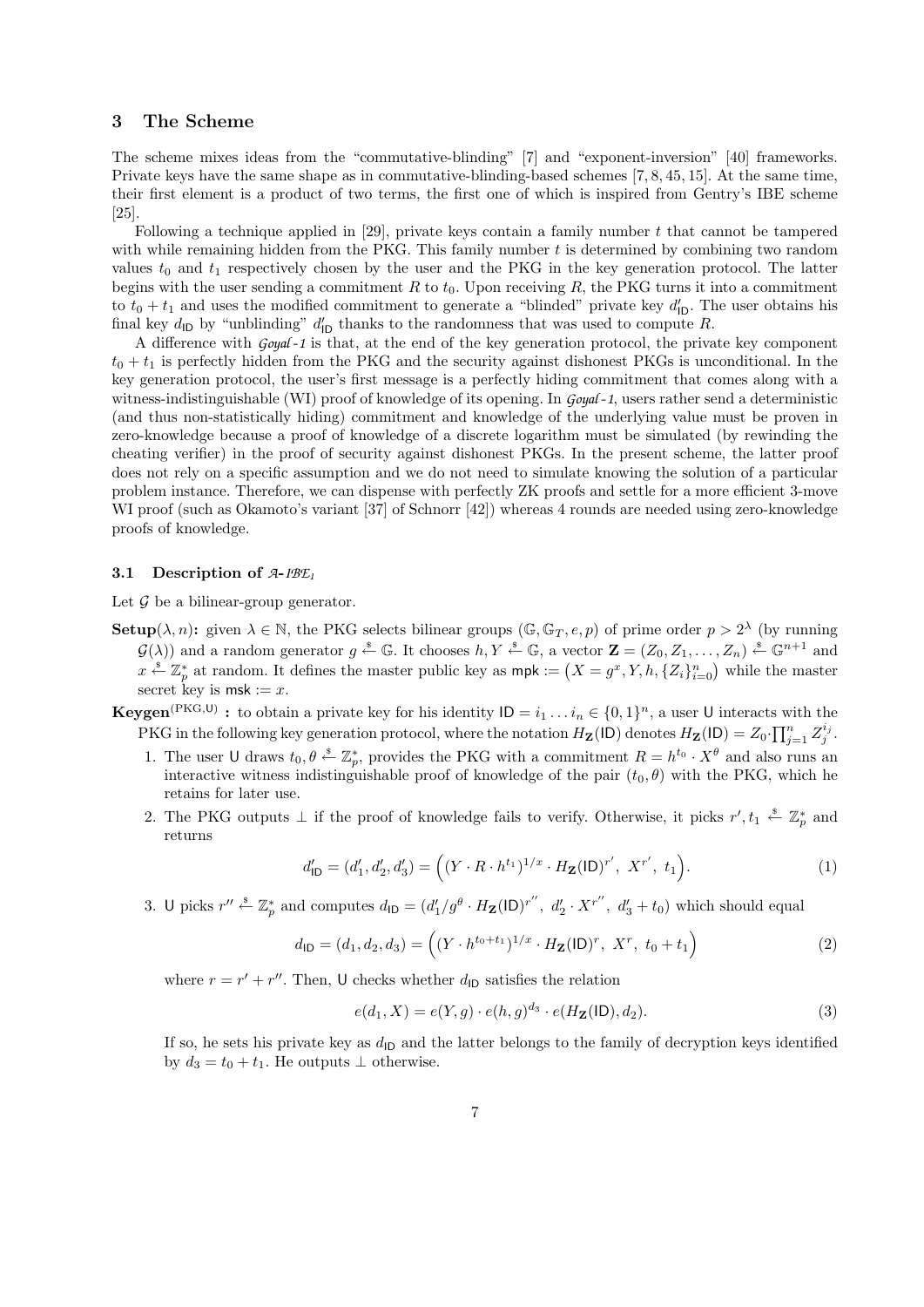**Encrypt:** to encrypt  $m \in \mathbb{G}_T$  given mpk and  $ID = i_1 \dots i_n \in \{0,1\}^n$ , define  $H_{\mathbf{Z}}(ID) = Z_0 \cdot \prod_{j=1}^n Z_i^{i_j}$ , choose  $s \overset{\hspace{0.1em}\mathsf{\scriptscriptstyle\$}}{\leftarrow} \mathbb{Z}_p^*$  and compute

$$
C = (C_1, C_2, C_3, C_4) = \Big(X^s, H_{\mathbf{Z}}(ID)^s, e(g, h)^s, m \cdot e(g, Y)^s\Big).
$$

**Decrypt:** given  $C = (C_1, C_2, C_3, C_4)$  and  $d_{\mathsf{ID}} = (d_1, d_2, d_3)$ , compute

$$
m = C_4 \cdot \left(\frac{e(C_1, d_1)}{e(C_2, d_2) \cdot C_3^{d_3}}\right)^{-1}
$$
\n<sup>(4)</sup>

The correctness of the scheme follows from the fact that well-formed private keys always satisfy relation (3). By raising both sides of (3) to the power  $s \in \mathbb{Z}_p^*$ , we see that the quotient of pairings in (4) actually equals  $e(g, Y)^s$ .

The scheme features about the same efficiency as classical IBE schemes derived from the commutativeblinding framework [7]. Encryption demands no pairing calculation since  $e(q, h)$  and  $e(q, Y)$  can both be cached as part of the system parameters. Decryption requires the computation of a quotient of two pairings which is significantly faster than two independent pairing evaluations when optimized in the same way as modular multi-exponentiations [27].

In comparison with the most efficient standard model scheme based on the same assumption (which is currently the first scheme of [7]), the only overhead is a slightly longer ciphertext and an extra exponentiation in  $\mathbb{G}_T$  in encryption and decryption processes.

Now, we describe a black-box tracing mechanism that protects the user from a dishonest PKG as long as the latter is withheld access to a decryption oracle. The tracing strategy is close to the one used by Kiayias and Yung [33] in 2-user traitor tracing schemes, where the tracer determines which one out of two subscribers produced a pirate decoder. In our setting, one rather has to decide whether an  $\varepsilon$ -useful decryption device stems from the PKG or the user himself.

- **Trace**<sup>D</sup>(mpk,  $d_{\text{ID}}, \varepsilon$ ): given a well-formed private key  $d_{\text{ID}} = (d_1, d_2, d_3)$  belonging to a user of identity ID and oracle access to a decoder  $\mathbb D$  that decrypts ciphertexts encrypted for ID with probability  $\varepsilon$ , conduct the following steps.
	- a. Initialize a counter  $ctr \leftarrow 0$  and repeat the next steps  $L = 8\lambda/\varepsilon$  times:
		- 1. Choose two distinct random exponents  $s, s' \stackrel{s}{\leftarrow} \mathbb{Z}_p^*$ , compute  $C_1 = X^s$ ,  $C_2 = H_Z(\mathsf{ID})^s$  and  $C_3 = e(g, h)^{s'}$ .
		- 2. Calculate  $C_4 = m \cdot e(C_1, d_1) / (e(C_2, d_2) \cdot C_3^{d_3})$  for a randomly chosen message  $m \in \mathbb{G}_T$ .
		- 3. Feed the decryption device  $\mathbb{D}$  with  $(C_1, C_2, C_3, C_4)$ . If  $\mathbb{D}$  outputs  $m' \in \mathbb{G}_T$  such that  $m' = m$ , increment *ctr*.
	- b. If  $ctr = 0$ , incriminate the PKG. Otherwise, incriminate the user.

## 3.2 IND-ID-CPA Security

We first prove the IND-ID-CPA security of *A*-*IBE<sup>1</sup>* under the modified DBDH assumption (mDBDH).

Theorem 1. The scheme *A*-*IBE<sup>1</sup>* is IND-ID-CPA secure under the mDBDH assumption in G. More precisely, assuming that an adversary running in time t has advantage  $\varepsilon$  in the **IND-ID-CPA** game after q key generation queries, there exists an algorithm solving the mDBDH problem with advantage  $\varepsilon/(16(n+1)q)$  within time  $t + O(\varepsilon^{-2} \ln(\varepsilon^{-1}) \eta^{-1} \ln(\eta^{-1}))$ , where  $\eta = 1/(4(n+1)q)$ .

*Proof.* We show how a simulator  $\beta$  can interact with the IND-ID-CPA adversary  $\mathcal A$  to solve a mDBDH instance  $(g, T_a = g^a, T_b = g^b, T_c = g^c, T \stackrel{?}{=} e(g, g)^{ab/c}$ ). To prepare the master public key mpk, B chooses  $\gamma, t^* \stackrel{\$}{\leftarrow} \mathbb{Z}_p^*$  and sets  $X = T_c = g^c$ ,  $h = T_b = g^b$ ,  $Y = X^{\gamma} \cdot h^{-t^*}$ .

The vector  $\mathbf{Z} \in \mathbb{G}^{n+1}$  remains to be defined. To do so,  $\mathcal{B}$  picks  $\kappa_z \in \{0, \ldots, n\}$ . Let  $\tau_z$  be an integer such that  $\tau_z(n+1) < p$  (a convenient choice is  $\tau_z = 2q$ , where q is the number of key generation queries, as in [45]).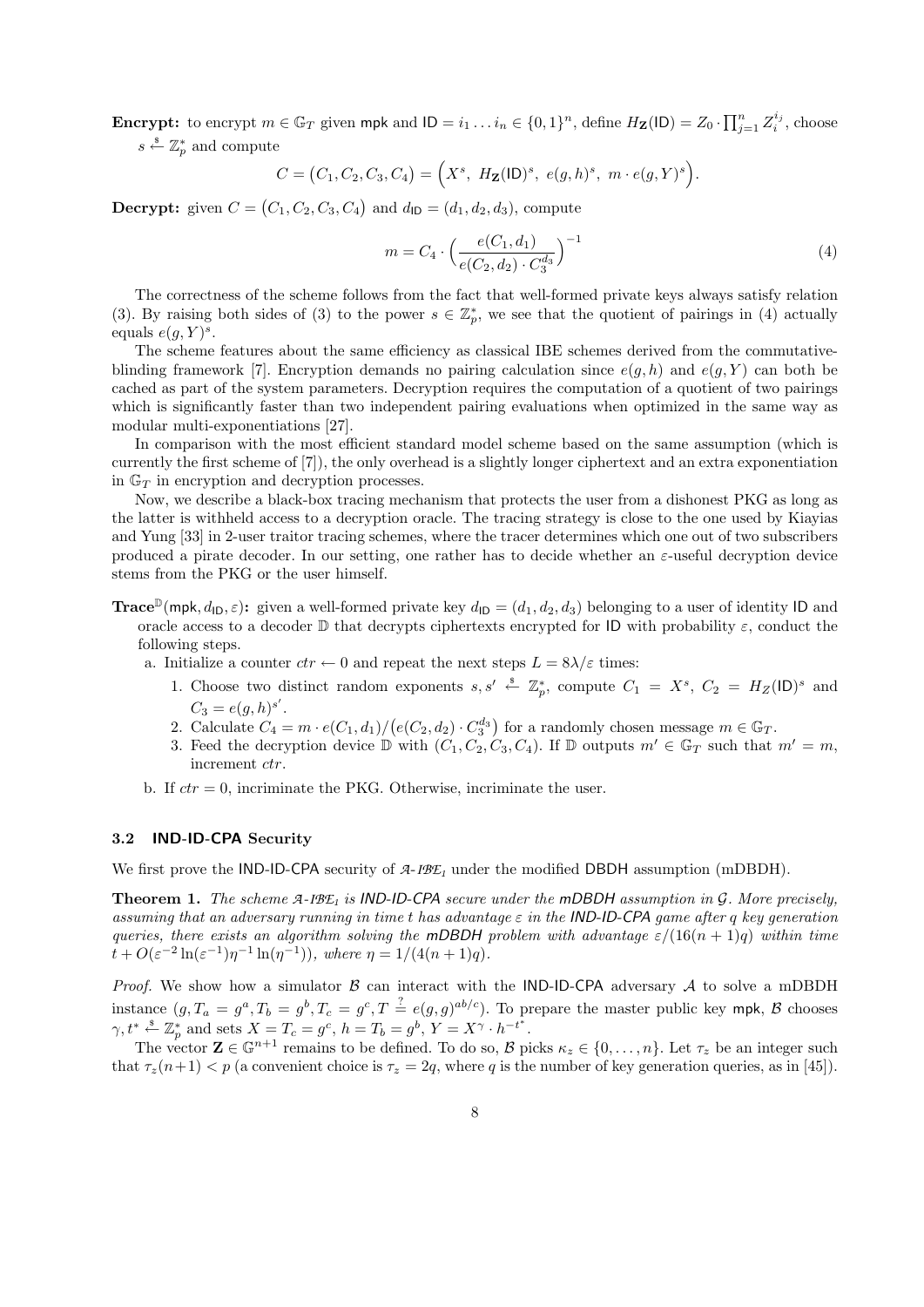The simulator randomly selects a vector  $(\alpha_{z,0}, \alpha_{z,1}, \ldots, \alpha_{z,n})$  of elements with  $\alpha_{z,j} \in \mathbb{Z}_{\tau_z}$  for all  $0 \leq j \leq n$ . It also draws another vector  $(\beta_{z,0}, \beta_{z,1}, \ldots, \beta_{z,n})$ , with  $\beta_{z,j} \stackrel{\$}{\leftarrow} \mathbb{Z}_p$  for all j. The vector  $\mathbf{Z} = (Z_0, Z_1, \ldots, Z_n)$ is chosen to be

$$
Z_0 = g^{\alpha_{z,0} - \kappa_z \tau_z} \cdot X^{\beta_{z,0}} \qquad Z_j = g^{\alpha_{z,j}} \cdot X^{\beta_{z,j}} \quad \text{for } 1 \le j \le n. \tag{5}
$$

For any string  $\mathsf{ID} = i_1 \dots i_n \in \{0,1\}^n$ , it will be convenient to define the functions

$$
J(\mathsf{ID}) = \alpha_{z,0} + \sum_{j=1}^{n} i_j \alpha_{z,j} - \kappa_z \tau_z, \qquad K(\mathsf{ID}) = \beta_{z,0} + \sum_{j=1}^{n} i_j \beta_{z,j},
$$

so that  $H_{\mathbf{Z}}(\mathsf{ID}) = g^{J(\mathsf{ID})} \cdot X^{K(\mathsf{ID})}$ , that will be useful in later games.

The adversary's view is then simulated as follows.

Queries: at any time, A may trigger an execution of the key generation protocol for an identity ID of her choosing. In the event that  $J(\mathsf{ID}) = 0$ ,  $\mathcal B$  aborts and outputs a random bit. Otherwise, the query can be answered as follows. First, A supplies an element  $R = h^{t_0} \cdot X^{\theta}$  along with a WI proof of knowledge of  $(t_0, \theta)$ . The simulator  $\beta$  verifies the proof but does not need to rewind the adversary as it can answer the query without knowing  $(t_0, \theta)$ . To do so, it picks  $t_1 \stackrel{s}{\leftarrow} \mathbb{Z}_p^*$  at random and defines  $W = Y \cdot R \cdot h^{t_1}$ ,  $d'_3 = t_1$ . Elements  $d'_1$  and  $d'_2$  are generated as

$$
(d'_1, d'_2) = \left( H_{\mathbf{Z}} (ID)^{r'} \cdot W^{-\frac{K(ID)}{J(ID)}}, X^{r'} \cdot W^{-\frac{1}{J(ID)}} \right)
$$
 (6)

using a random  $r' \stackrel{\$}{\leftarrow} \mathbb{Z}_p^*$ . If we set  $\tilde{r}' = r' - \frac{w}{cJ(D)}$ , where  $w = \log_g(W)$ , we observe that  $(d'_1, d'_2)$  has the correct distribution since

$$
W^{1/c} \cdot H_{\mathbf{Z}}(ID)^{\tilde{r}'} = W^{1/c} \cdot (g^{J(ID)} \cdot X^{K(ID)})^{\tilde{r}'}
$$
  
=  $W^{1/c} \cdot H_{\mathbf{Z}}(ID)^{r'} \cdot (g^{J(ID)})^{-\frac{w}{cJ(ID)}} \cdot X^{-\frac{wK(ID)}{cJ(ID)}}$   
=  $H_{\mathbf{Z}}(ID)^{r'} \cdot W^{-\frac{K(ID)}{J(ID)}}$ 

and  $X^{\tilde{r}'} = X^{r'} \cdot (g^c)^{-\frac{w}{cJ([D])}} = X^{r'} \cdot W^{-\frac{1}{J([D])}}$ . Finally, the "partial private key"  $(d'_1, d'_2, d'_3)$  is returned to A. Note that the above calculation can be carried out without knowing  $w = \log_g(W)$  or the representation  $(t_0, \theta)$  of R w.r.t. to  $(h, X)$ .

**Challenge:** when the first stage is over, A outputs messages  $m_0, m_1 \in \mathbb{G}_T$  and a target identity ID<sup>\*</sup>. At this point, B aborts and outputs a random bit if  $J(\mathsf{ID}^{\star}) \neq 0$ . Otherwise, B picks  $r^{\star} \stackrel{\tilde{*}}{\leftarrow} \mathbb{Z}_p^*$  and defines a private key  $(d_1, d_2, d_3) = (g^{\gamma} \cdot X^{K(\mathsf{ID}^{\star}) \cdot r^{\star}}, X^{r^{\star}}, t^{\star})$  for the identity  $\mathsf{ID}^{\star}$ . It flips a fair coin  $d^{\star} \stackrel{\$}{\leftarrow} \{0, 1\}$  and encrypts  $m_{d^*}$  as

$$
C_1^{\star} = T_a = g^a \qquad C_2^{\star} = T_a^{K(\text{ID}^{\star})} \qquad C_3^{\star} = T \qquad C_4^{\star} = m_{d^{\star}} \cdot \frac{e(C_1^{\star}, d_1)}{e(C_2^{\star}, d_2) \cdot C_3^{\star d_3}}.
$$

We see that  $(d_1, d_2, d_3)$  is a valid key for the identity  $ID^{\star}$ . Since  $H_{\mathbf{Z}}(ID^{\star}) = X^{K(ID^{\star})} = T_c^{K(ID^{\star})}$  and  $h = g^b$ ,  $C^* = (C_1^*, C_2^*, C_3^*, C_4^*)$  is a valid encryption of  $m_{d^*}$  (with the exponent  $s = a/c$ ) if  $T = e(g, g)^{ab/c}$ . If T is random, we have  $T = e(g, h)^{s'}$  for some random  $s' \in \mathbb{Z}_p^*$  and thus  $C_4^* = m_{d^*} \cdot e(Y, g)^s \cdot e(g, h)^{(s-s')t^*}$ , which means that  $m_{d^*}$  is perfectly hidden since  $t^*$  is independent of  $\mathcal{A}$ 's view.

At this stage the adversary's probability of success could be correlated with the probability that  $\beta$  needs to "naturally" abort (*i.e.*, because  $J($ ID) = 0 in some key generation query or  $J($ ID<sup>\*</sup>)  $\neq$  0 in the challenge phase). As in [45], one way to compensate this possible dependency is to introduce an artificial abort step that forces  $\beta$  to always abort with the maximal probability, regardless of the particular set of queries made by A.

Namely, with  $\tau_z = 2q$ , the same analysis as [45] shows that B's probability not to abort for any set of queries is at least  $\eta = 1/(4(n+1)q)$ .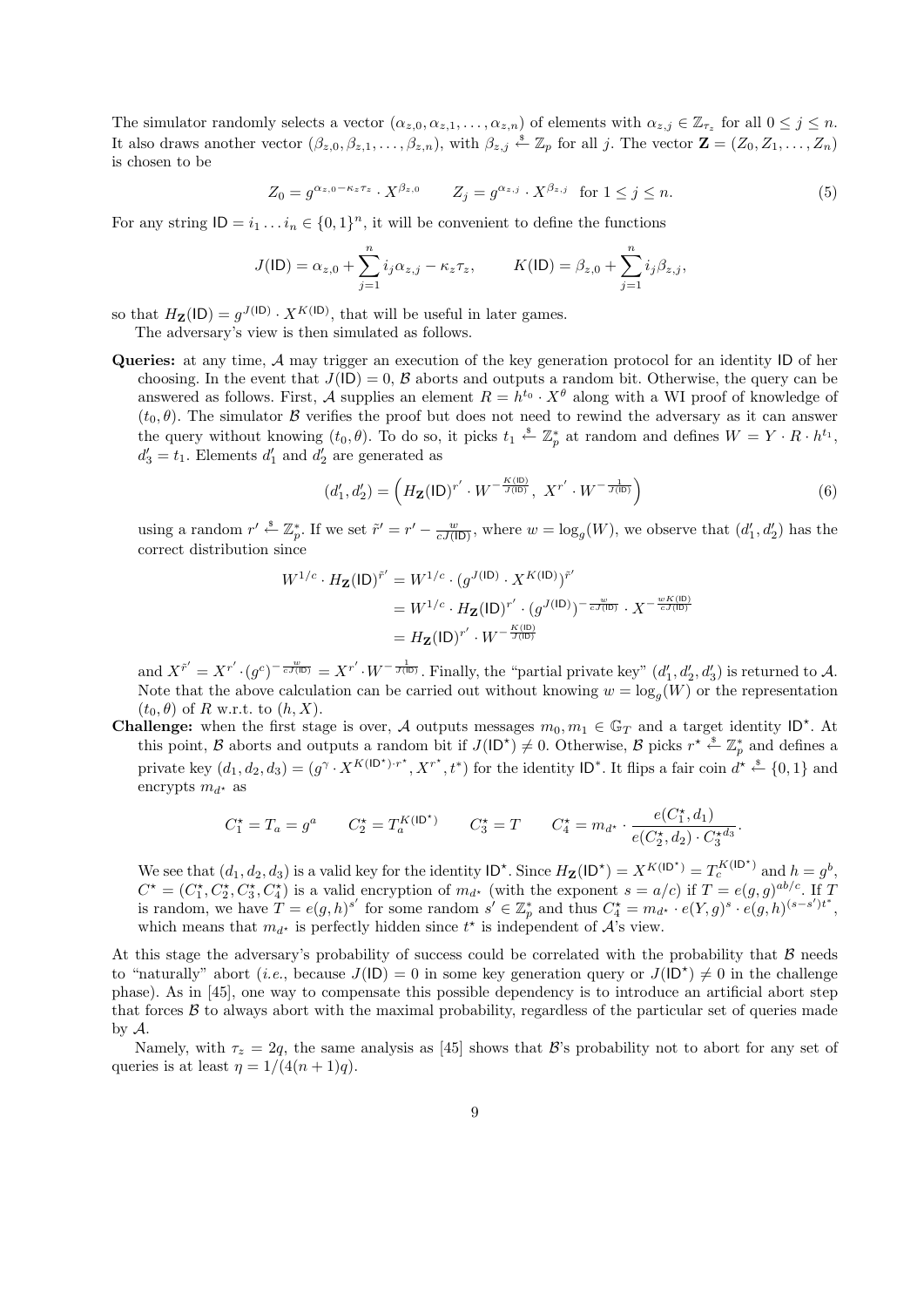*Proof.* If  $ID^*$  denotes the challenge identity and if A queries private keys for the identities  $(ID_1, \ldots, ID_q)$ , we have  $Pr[J(\mathsf{ID}^*)=0 \mod p] = \frac{1}{\tau_z(n+1)} = \frac{1}{2q(n+1)}$ . Indeed, recall that A has no information on the values  $(\alpha_{z,0}, \alpha_{z,1}, \ldots, \alpha_{z,n})$  and she can only come up with  $ID^*$  such that  $J(ID^*) = 0 \mod p$  by chance so that

$$
\Pr[J(\mathsf{ID}^*) = 0 \mod p] \n= \Pr[J(\mathsf{ID}^*) = 0 \mod p | J(\mathsf{ID}^*) = 0 \mod \tau_u] \cdot \Pr[J(\mathsf{ID}^*) = 0 \mod \tau_z] = \frac{1}{\tau_z(n+1)}.
$$

Also, a sufficient condition to have  $J(\mathsf{ID}_j) \neq 0 \text{ mod } p$  is to have  $J(\mathsf{ID}_j) \neq 0 \text{ mod } \tau_z$  and we thus consider this condition. We have

$$
\Pr\left[\bigwedge_{j=1}^{q} J(\mathsf{ID}_j) \neq 0 \mod \tau_z | \Pr[J(\mathsf{ID}^*) = 0 \mod \tau_z] \right] = 1 - \Pr\left[\bigvee_{j=1}^{q} J(\mathsf{ID}_j) = 0 \mod \tau_z | J(\mathsf{ID}^*) = 0 \mod \tau_z\right]
$$
\n
$$
\geq 1 - \sum_{j=1}^{q} \Pr\left[J(\mathsf{ID}_j) = 0 \mod \tau_z | J(\mathsf{ID}^*) = 0 \mod \tau_z\right] \geq 1 - \frac{q}{\tau_z}.
$$

At the end of the game, B considers the sequence of queries  $(\mathsf{ID}_1, \ldots, \mathsf{ID}_q, \mathsf{ID}^*)$  made by A and estimate the probability that it causes the simulation to abort. This does not require new executions of A but rather involves repeatedly sampling vectors  $(\alpha_{z,0}, \alpha_{z,1}, \ldots, \alpha_{z,n}) \stackrel{s}{\leftarrow} \mathbb{Z}_{\tau_z}^{n+1}$  and assess  $J(\mathsf{ID}_1), \ldots, J(\mathsf{ID}_q)$  and  $J(\mathsf{ID}^{\star})$ accordingly. Once the estimated probability  $\eta'$  has been obtained after  $O(\varepsilon^{-2} \ln(\varepsilon^{-1}) \eta^{-1} \ln(\eta^{-1}))$  samples, if  $\eta' > \eta$ , the simulator B artificially aborts and outputs a random bit with probability  $1 - \eta/\eta'$  (and continues with probability  $\eta/\eta'$ ).

Eventually, if B did not naturally or artificially abort, it outputs 1 (meaning that  $T = e(g, g)^{ab/c}$ ) if A successfully guesses  $d' = d^*$  and 0 otherwise. Using exactly the same analysis as in [45], we obtain that, if A's advantage is  $\varepsilon$ , B breaks the mDBDH assumption with probability  $\varepsilon/(16(n+1)q)$ .

As in [45], the proof of theorem 1 makes use of the artificial abort step to ensure that the simulator's probability to abort is independent of the particular set of queries made by the adversary. The technique of Bellare and Ristenpart [6] can be applied to avoid this step and obtain an improved concrete security.

### 3.3 DishonestPKG and DishonestUser Security

The soundness of the tracing algorithm is proved using a similar technique to [1]. To ensure the independence of iterations, we assume (as in [1]) that pirate devices are stateless, or resettable, and do not retain information from prior queries: each decryption query is answered as if it were the first one and, in particular, the pirate device cannot self-destruct.

Theorem 2. The scheme *A*-*IBE<sup>1</sup>* is DishonestUser-ID-BB-secure under the mDBDH assumption in G. More precisely, the advantage of any adversary A, running in time t, in building  $a \in (\lambda)$ -useful decryption box, after  $q$  key generation queries, is at most  $\mathbf{Adv}_{\mathcal{A}}^{\mathsf{DishonestUser-ID-BB}}(\lambda) \leq 16 \cdot q^{2} \cdot (n+1) \cdot (\mathbf{Adv}^{\text{mDBDH}}(\lambda) + \exp(-\lambda))$ for all algorithms B running in time at most  $t + O(\mathbf{Adv}_{\mathcal{A}}^{-2}\ln(\mathbf{Adv}_{\mathcal{A}}^{-1})\eta^{-1}\ln(\eta^{-1})),$  where  $\eta = 1/(4(n+1)q)$ .

*Proof.* We consider a DishonestUser-ID-BB adversary  $A$  and we construct a mDBDH algorithm  $B$  that will play the role of the DishonestUser-ID-BB challenger. Algorithm B gets a mDBDH instance  $(g, g^a, g^b, g^c, T)$ and generates the master public key as  $X = g^c$ ,  $h = g^b$ ,  $Y = X^{\gamma} \cdot h^{-t^*}$ , for some  $\gamma, t^* \stackrel{\$}{\leftarrow} \mathbb{Z}_p$ , and the vector **Z** is set up so as to have  $H_{\mathbf{Z}}(ID) = g^{J(ID)} \cdot X^{K(ID)}$  for efficiently computable functions  $J, K : \{0, 1\}^n \to \mathbb{G}$ . Then, A is given the master public key and starts making key generation queries that the simulator  $\beta$  handles as follows. It will have to guess upfront (with probability  $1/q$ ) which key generation query will involve the target identity ID<sup>\*</sup>. At the outset of the game, B thus picks a random index  $j^* \stackrel{\$}{\leftarrow} \{1,\ldots,q\}$  and eventually aborts if the target identity did not appear in the  $j^{\star^{th}}$  key generation query. During the game, it also aborts if one of the following events occurs.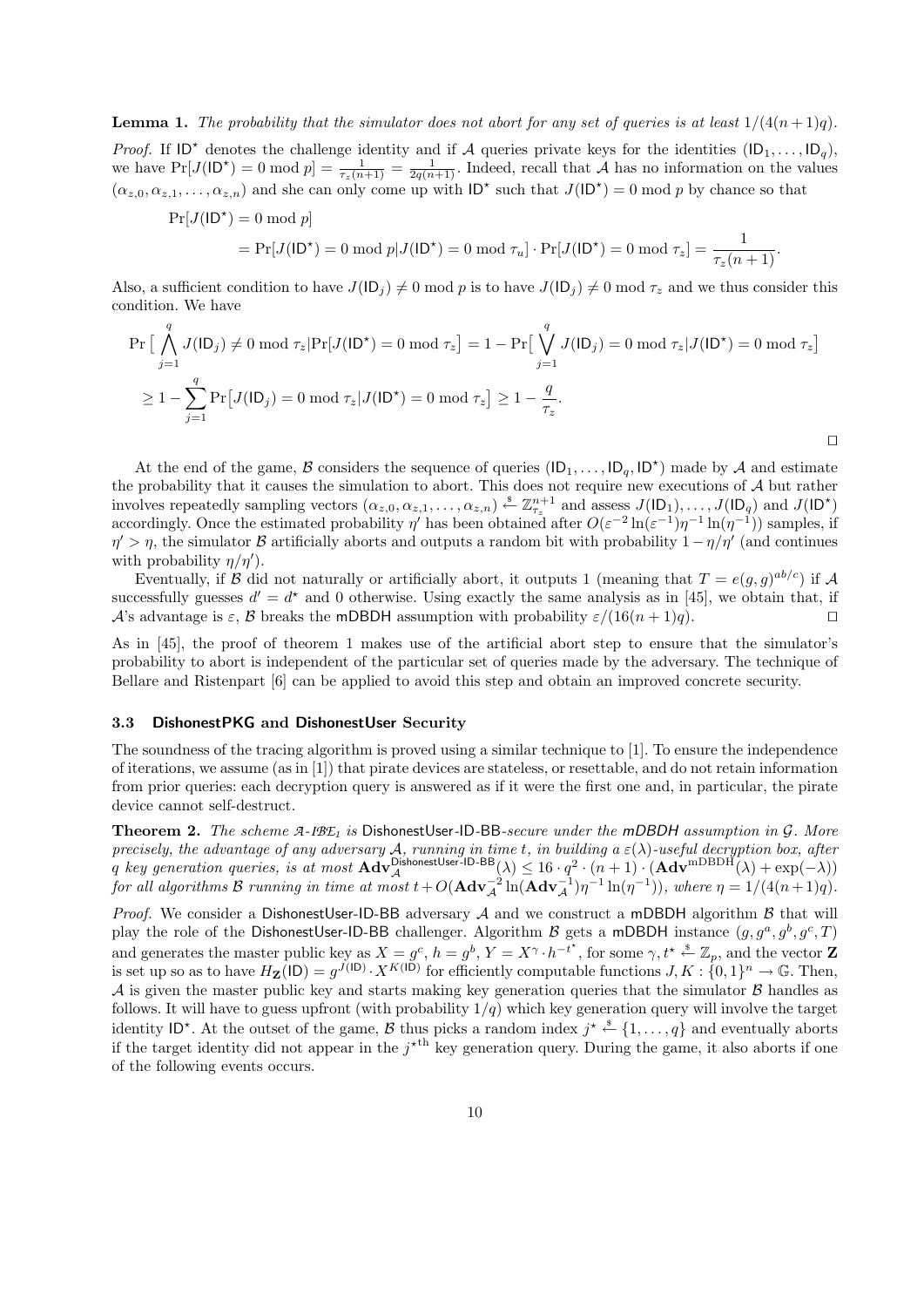A. The j<sup>th</sup> query (with  $j \neq j^*$ ) involves an identity  $ID_j$  such that  $J(ID_j) = 0$ .

B. The  $j^{\star th}$  query involves an identity  $ID_{j^{\star}}$  such that  $J(ID_{j^{\star}}) \neq 0$ .

For each query  $j \in \{1, ..., q\} \backslash \{j^*\}, \mathcal{B}$  can generate a private key as in the proof of Theorem 3.2 as long as event A does not occur. At the  $j^{\star th}$  query, B first checks that  $J(\mathsf{ID}_{j^{\star}}) = 0$  (*i.e.*, that event B does not occur), in which case it computes a private key by first rewinding A to extract  $(t_0, \theta)$  such that  $R = h^{t_0} X^{\theta}$ . Then, B picks a random  $r^* \stackrel{\$}{\leftarrow} \mathbb{Z}_p$ , defines  $d_3' = t^* - t_0$  and can compute a partial private key  $d'_{\mathsf{ID}^*} = (d'_1, d'_2, d'_3)$  as

$$
(d_1',d_2',d_3')=\left(g^{\gamma+\theta}\cdot X^{K(\mathsf{ID}^\star)\cdot r^\star},X^{r^\star},t^\ast-t_0\right)
$$

for the identity  $ID_{j^*}.$ 

At the end of the game, A outputs a decryption box  $\mathbb D$  that correctly decrypts a fraction  $\varepsilon$  of ciphertexts for the identity  $ID^*$  and the master public key mpk. At this point,  $\beta$  aborts and outputs a random bit if  $ID^* \neq ID_{j^*}$ . Otherwise, it necessarily knows a valid full private key  $d_{ID^*} = (d_1, d_2, d_3) = (g^{\gamma} \cdot H_{\mathbf{Z}}(ID^*)^r, X^r, t^*)$ for the identity  $ID^*$ . At this stage, an artificial abort step is needed to make sure that  $B$  always aborts with the maximal probability regardless of the specific set of queries  $(\mathsf{ID}_1, \ldots, \mathsf{ID}_q)$  made by A. This time, the lower bound for B's probability not to abort for any set of queries is  $\eta = 1/(4q^2(n+1))$  (in comparison with the proof of Theorem 1, an additional factor of  $1/q$  is lost due to the random choice of  $j^* \stackrel{\$}{\leftarrow} \{1,\ldots,q\}$  at the beginning of the game).

Algorithm  $\beta$  then holds a  $\varepsilon$ -useful decryption box  $\mathbb D$  for the identity  $\mathsf{ID}^*$  and mpk and it will use it to determine whether T is equal to  $e(g, g)^{ab/c}$  or random.

It uses the decryption key  $d_{\mathsf{ID}}$ <sup>\*</sup> to construct  $L = 8\lambda/\varepsilon$  random ciphertexts  $C^{(i)} = (C_1^{(i)}, C_2^{(i)}, C_3^{(i)}, C_4^{(i)})$ for  $i \in \{1, \ldots, L\}$  as

$$
C_1^{(i)} = g^{a\rho_i} \cdot g^{c\nu_i}, \quad C_2^{(i)} = (g^{a\rho_i} \cdot g^{c\nu_i})^{K(\mathsf{ID}^{\star})}, \quad C_3^{(i)} = T^{\rho_i} \cdot e(g, g^b)^{\nu_i}, \quad C_4^{(i)} = m^{(i)} \cdot \frac{e(C_1^{(i)}, d_1)}{e(C_2^{(i)}, d_2) \cdot (C_3^{(i)})^{t^{\star}}}
$$

where  $T \in \mathbb{G}_T$  is part of the mDBDH instance and  $(m^{(i)}, \rho^{(i)}, \nu^{(i)}) \in \mathbb{G}_T \times (\mathbb{Z}_p^*)^2$  are picked independently and uniformly at random for each  $i \in \{1, \ldots, L\}$ . Algorithm B simulates the tracing algorithm with these ciphertexts  $C^{(1)}, \ldots, C^{(L)}$ . If  $T = e(g, g)^{ab/c}$ , all ciphertexts are properly formed encryptions of plaintexts m<sup>(i)</sup> with the encryption exponents  $s_i = \nu_i + (a/c) \cdot \rho_i$  and D correctly decrypts with probability  $\varepsilon$ . If  $T \neq e(g,g)^{ab/c}$  (say,  $T = e(g,g)^{\delta+ab/c}$  for some random  $\delta \neq 0$ ),  $\mathbb{D}$  is given ciphertexts  $C^{(i)}$  where each  $C_3^{(i)}$ has been tampered with and  $C^{(i)}$  thus corresponds to a ciphertext produced by the tracing algorithm with the encryption exponents  $s_i = \nu_i + (a/c) \cdot \rho_i$  and  $s'_i = \nu_i + (\delta + a/c) \cdot \rho_i$  (observe that, since  $\delta \neq 0$ , these look independent to the adversary).

The tracing algorithm (simulated by  $\mathcal{B}$ ) points to the PKG if it ends up with  $ctr = 0$ . If  $T = e(g, g)^{ab/c}$ , the variable *ctr* can be seen as the sum of L independent random variables  $X_i \in \{0,1\}$  having the same expected value  $\varepsilon$ . We have  $\mu = \mathbf{E}[ctr] = L\varepsilon = 8\lambda$ . The Chernoff bound tells us that, for any real number  $\omega$ such that  $0 \leq \omega \leq 1$ ,  $Pr[ctr < (1-\omega)\mu] < exp(-\mu\omega^2/2)$ . With  $\omega = 1/2$ , the Chernoff bound guarantees that

$$
\Pr[ctr < 1] < \Pr[ctr < 4\lambda] = \Pr[ctr < \mu/2] < \exp(-\mu/8) = \exp(-\lambda).
$$

If  $T = e(g, g)^{ab/c}$ , conditionally on the simulator not aborting, the decoder D must output the correct plaintext  $m^{(i)}$  at some iteration with overwhelming probability  $1 - \exp(-\lambda)$ . In other words, if we call E the event of the tracing procedure ending up with  $ctr = 0$ , we have  $Pr[E] < exp(-\lambda)$  when  $T = e(g, g)^{ab/c}$ . Moreover, if E occurs with substantially higher probability when  $T = e(g, g)^{ab/c}$  is replaced by  $T \in_R \mathbb{G}_T$ , there must be a distinguisher for the mDBDH assumption. Since the advantage of A is precisely the probability  $Pr[E]$  when  $T \in_R \mathbb{G}_T$ , it comes that A cannot frame the PKG if the mDBDH assumption holds.

Taking the artificial abort step (which is conducted by  $\beta$  exactly as in the proof of theorem 1) into account, it eventually comes that  $\mathbf{Adv}_{\mathcal{A}}^{\mathsf{DishonestUser-ID-BB}}(\lambda) \leq 16 \cdot q^2 \cdot (n+1) \cdot (\mathbf{Adv}^{\text{mDBDH}}(\lambda) + \exp(-\lambda)).$ 

The system turns out to be the first scheme that achieves weak black-box traceability against dishonest users in the adaptive-ID sense. Due to their reliance on attribute-based encryption techniques (for which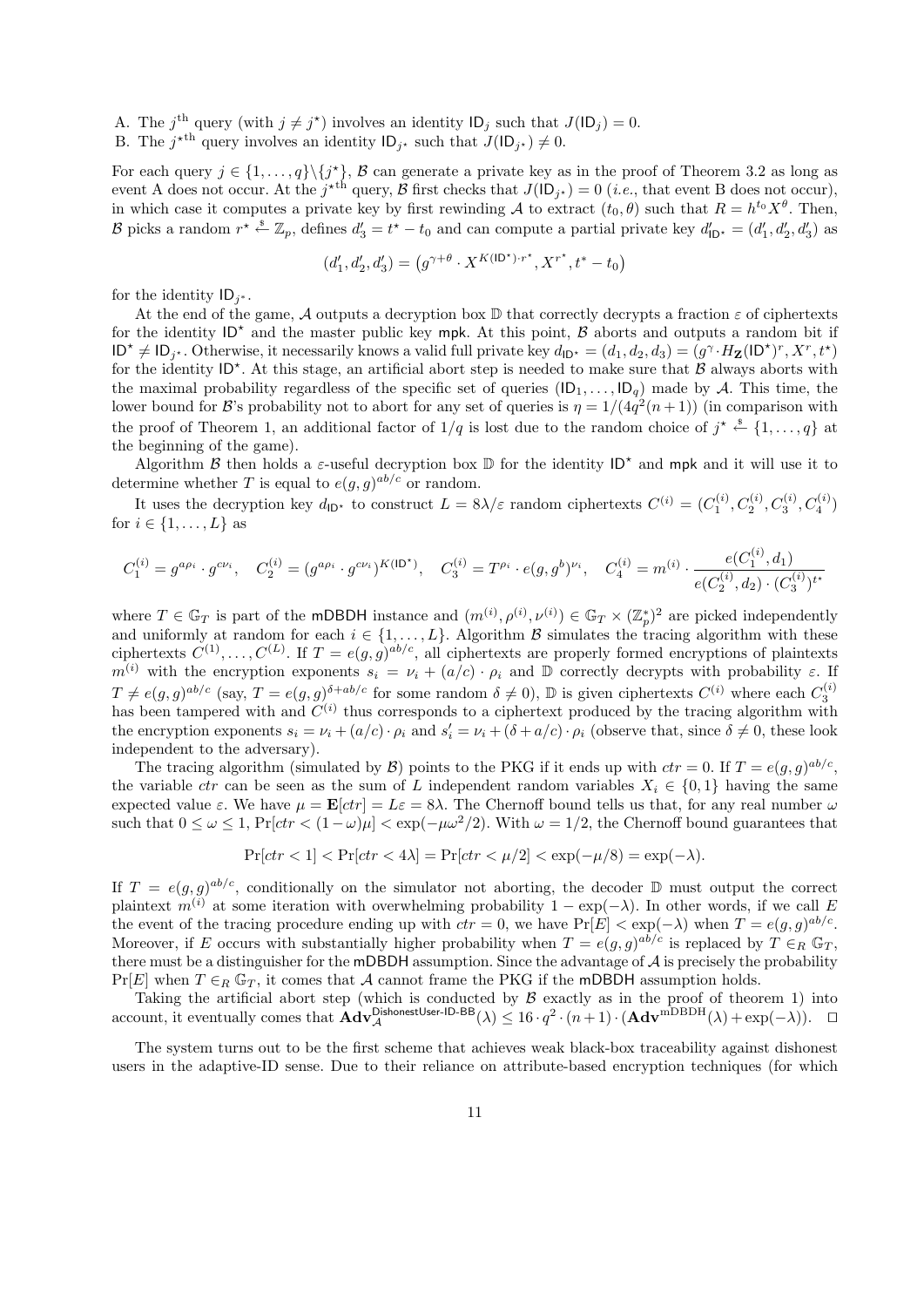only selective-ID adversaries were dealt with until very recently), earlier (weak) black-box A-IBE proposals [29, 30] are only known to provide selective-ID security against dishonest users.

As for the security against dishonest PKGs, we observe that, in the DishonestPKG-wBB game, the last part  $d_3 = t$  of the user's private key is perfectly hidden to the malicious PKG after the key generation protocol. Then, a pirate decoder  $\mathbb D$  made by the PKG has negligible chance of decrypting ciphertexts where  $C_3$  is random in the same way as the user would. When the user comes across  $\mathbb D$  and takes it to the court, the latter runs the tracing algorithm using  $\mathbb D$  and the user's well-formed key  $d_{\mathsf{ID}} = (d_1, d_2, d_3)$  for which  $d_3$ is independent of D.

Lemma 2. In the DishonestPKG-wBB game, one iteration of the tracing algorithm increases ctr with probability at most 1/p.

*Proof.* After the key generation protocol, a dishonest PKG has no information on part  $d_3 \in \mathbb{Z}_p$  of the user's private key. This follows from the perfectly hiding property of Pedersen's commitment [38] and the perfect witness indistinguishability of the protocol [37] for proving knowledge of a discrete logarithm representation. Since the commitment  $R = h^{t_0} \cdot X^{\theta}$  and the proof of knowledge of  $(t_0, \theta)$  perfectly hide  $t_0$  to the PKG, all elements of  $\mathbb{Z}_p^*$  are equally likely values of  $d_3 = t_0 + t_1$  as for the last part of the user's eventual private key.

In an iteration of the tracing stage,  $\mathbb D$  is given  $C = (C_1, C_2, C_3, C_4)$  such that  $C_1 = X^s$ ,  $C_2 = (g^{ID} \cdot Z)^s$ ,  $C_3 = e(g, h)^{s'}$  and  $C_4 = m \cdot e(g, Y)^s \cdot e(g, h)^{(s-s')t}$  for distinct  $s, s' \stackrel{s}{\leftarrow} \mathbb{Z}_p^*$ . Since  $\mathbb{D}$  has no information on  $d_3 = t$ , for any plaintext  $m \in \mathbb{G}_T$ , there is a value  $d_3$  that explains  $C_4$  and it comes that D returns the one chosen by the tracer with probability  $1/p$ .

We note that a pirate device  $\mathbb D$  generated by the dishonest PKG is able to recognize invalid ciphertexts in the tracing stage (as it may contain the master secret x). However, as long as  $\mathbb D$  is assumed stateless, it cannot shutdown or self-destruct when detecting a tracing attempt. Moreover, with all but negligible probability, it will never be able to decrypt such invalid ciphertexts in the same way as the owner of  $d_{\text{ID}}$  would.

Theorem 3. The scheme *A*-*IBE<sup>1</sup>* is statistically DishonestPKG-wBB-secure. More precisely, the advantage of any adversary A in building  $a \in (\lambda)$ -useful decryption box is at most  $\text{Adv}^{\text{DishonestPKG-wBB}}(\lambda) \leq 8\lambda/(2^{\lambda}\varepsilon(\lambda)).$ 

Proof. The dishonest PKG is not detected if it outputs a decryption box for which the tracing algorithm ends with a non-zero value of *ctr*. However, this can only happen with negligible probability. Indeed, from Lemma 2, it easily comes that  $Pr[ctr \neq 0] = Pr[ctr \geq 1] \leq L/p = 8\lambda/(\varepsilon p) \leq 8\lambda/(2^{\lambda}\varepsilon)$ .

To secure the scheme against chosen-ciphertext attacks and preserve the weak black-box property, we can use the Canetti-Halevi-Katz [17] technique or its optimizations [13, 14] that do not affect the tracing algorithm.

## 4 Extension to Gentry's IBE scheme

In this section, we show how to apply the weak black-box tracing mechanism of Section 3 to Gentry's IBE scheme. The resulting A-IBE scheme, called *A*-*IBE<sup>2</sup>* , system is obtained by bringing a simple modification to the key generation protocol of Goyal's first scheme [29] so as to perfectly hide the user's key family from the PKG's view while preserving the efficiency of the whole scheme.

The advantage of this scheme is to directly provide adaptive-ID security against dishonest users and under reductions that are just as tight as in Gentry's system. On the other hand, as in [25], a stronger assumption is needed in security proofs.

The q-Decision Augmented Bilinear Diffie-Hellman Exponent Problem (q-ADBDHE) is to distinguish  $e(g, h)^{(\alpha^{q+1})}$  from a random element in  $\mathbb{G}_T$  given  $(g, g^{\alpha}, \ldots, g^{(\alpha^q)}, h, h^{(\alpha^{q+2})})$  for a random triple  $(g, h, \alpha) \in \mathbb{G}^2 \times \mathbb{Z}_p^*$ .

**Definition 5** ([25]). Let G be a bilinear-group generator and let A be a 0/1-valued PPT algorithm. We consider the following experiment, where  $\lambda \in \mathbb{N}$  is a security parameter: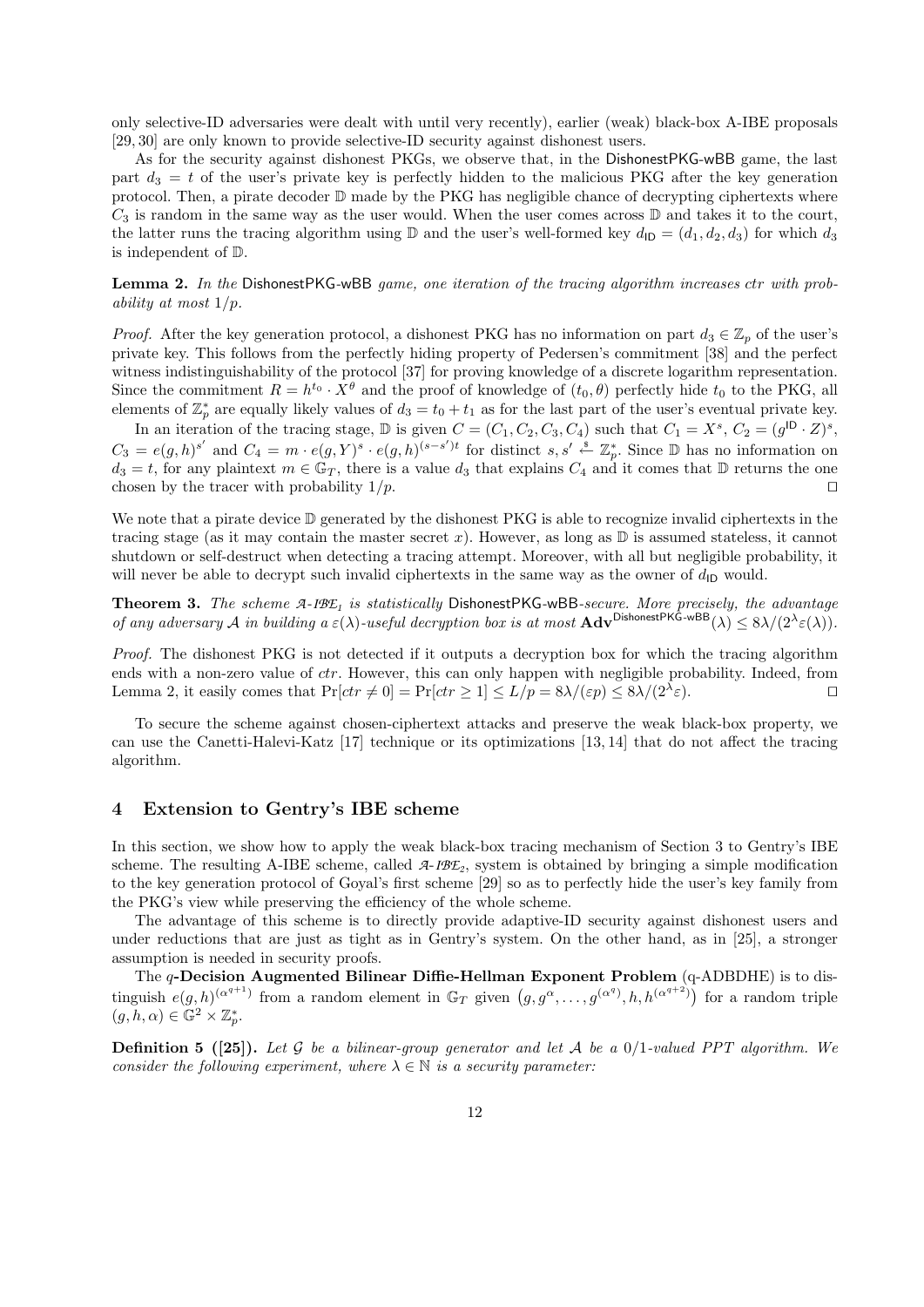$$
\begin{array}{ll}\n\hline\n\textbf{Game}_{\mathcal{A}}^{\text{q-ADBDHE}}(\lambda) \\
(\mathbb{G}, \mathbb{G}_T, e, p) \stackrel{\text{s}}{\leftarrow} \mathcal{G}(\lambda) \\
(g, h) \stackrel{\text{s}}{\leftarrow} \mathbb{G}^2; (\alpha, \beta) \stackrel{\text{s}}{\leftarrow} (\mathbb{Z}_p^*)^2 \\
T_0 \leftarrow e(g, h)^{(\alpha^{q+1})}; T_1 \leftarrow e(g, h)^\beta \\
d^\star \stackrel{\text{s}}{\leftarrow} \{0, 1\} \\
d \leftarrow \mathcal{A}((\mathbb{G}, \mathbb{G}_T, e, p), g, g^\alpha, \cdots, g^{(\alpha^q)}, h, h^{(\alpha^{q+2})}, T_{d^\star}) \\
\text{return 1 if } d = d^\star \text{ and 0 otherwise.}\n\end{array}
$$

 $\mathcal A$ 's advantage is measured by  $\mathbf{Adv}_{\mathcal A}^{q\text{-ADBDHE}}(\lambda) = \Pr[\mathbf{Game}^{q\text{-ADBDHE}}_{\mathcal A}=1]$ . Analogously to definition 4, the bilinear-group generator G is said  $\tilde{q}$ -ADBDHE-secure if, for all PPT algorithms  $\tilde{A}$ , the advantage of  $\tilde{A}$  is a negligible function of  $\lambda$ . In this case, we say that the q-ADBDHE assumption holds for  $\mathcal G$ .

#### 4.1 Description of *A*-*IBE<sup>2</sup>*

In the description hereafter, the encryption and decryption algorithms are exactly as in [25]. Since the key generation protocol perfectly conceals the user's key family, we can apply the same weak black-box tracing mechanism as in Section 3. The resulting system turns out to be the most efficient adaptive-ID secure weakly black-box A-IBE scheme to date.

Let  $G$  be a bilinear-group generator.

**Setup:** given a security parameter  $\lambda \in \mathbb{N}$ , the PKG selects bilinear groups  $(\mathbb{G}, \mathbb{G}_T, e, p)$  of prime order  $p > 2^{\lambda}$ (by running  $\mathcal{G}(\lambda)$ ) and a generator  $g \stackrel{s}{\leftarrow} \mathbb{G}$ . It picks  $h, g \stackrel{s}{\leftarrow} \mathbb{G}$  and  $\alpha \stackrel{s}{\leftarrow} \mathbb{Z}_p^*$  at random. It defines the master key as  $\mathsf{msk} := \alpha$  and the master public key is defined to be  $\mathsf{mpk} := (g, g_1 = g^\alpha, h)$ .

**Keygen**<sup>(PKG,U)</sup>: the user U and the PKG interact in the following protocol.

- 1. U picks  $t_0, \theta \stackrel{\$}{\leftarrow} \mathbb{Z}_p^*$  and sends a commitment  $R = g^{-t_0} \cdot (g_1 \cdot g^{-1} \cdot \theta)$  to the PKG. He also gives an interactive witness indistinguishable proof of knowledge of the pair  $(t_0, \theta)$ .
- 2. The PKG outputs  $\perp$  if the proof of knowledge is invalid. Otherwise, it picks  $t_1 \stackrel{s}{\leftarrow} \mathbb{Z}_p^*$  and returns

$$
d'_{\mathsf{ID}} = (d', t'_{\mathsf{ID}}) = ((h \cdot R \cdot g^{-t_1})^{1/(\alpha - \mathsf{ID})}, t_1).
$$
\n(7)

3. U computes  $d_{\mathsf{ID}} = (d'/g^{\theta}, t'_{\mathsf{ID}} + t_0)$  which should equal

$$
d_{\mathsf{ID}} = (d, t_{\mathsf{ID}}) = \left( (h \cdot g^{-(t_0 + t_1)})^{1/(\alpha - \mathsf{ID})}, t_0 + t_1 \right). \tag{8}
$$

Then, U checks whether  $d_{\text{ID}}$  satisfies the relation

$$
e(d, g_1 \cdot g^{-1D}) = e(h, g) \cdot e(g, g)^{-t_{1D}}.
$$
\n(9)

If so, he sets his private key as  $d_{\text{ID}}$ , which belongs to the key family identified by  $t_{\text{ID}} = t_0 + t_1$ . He outputs ⊥ otherwise.

**Encrypt:** to encrypt  $m \in \mathbb{G}_T$  given mpk and ID, choose  $s \stackrel{\$}{\leftarrow} \mathbb{Z}_p^*$  and compute

$$
C = (C_1, C_2, C_3) = ((g_1 \cdot g^{-1D})^s, e(g, g)^s, m \cdot e(g, h)^s).
$$

**Decrypt:** given  $C = (C_1, C_2, C_3)$  and  $d_{\mathsf{ID}} = (d, t_{\mathsf{ID}})$ , compute

$$
m = C_3 \cdot \left(e(C_1, d) \cdot C_2^{t_{\text{ID}}}\right)^{-1}
$$

**Trace**<sup>D</sup>(mpk,  $d_{\text{ID}}, \varepsilon$ ): given a valid private key  $d_{\text{ID}} = (d, t_{\text{ID}})$  belonging to user ID and a  $\varepsilon$ -useful pirate decoder D, conduct the following steps.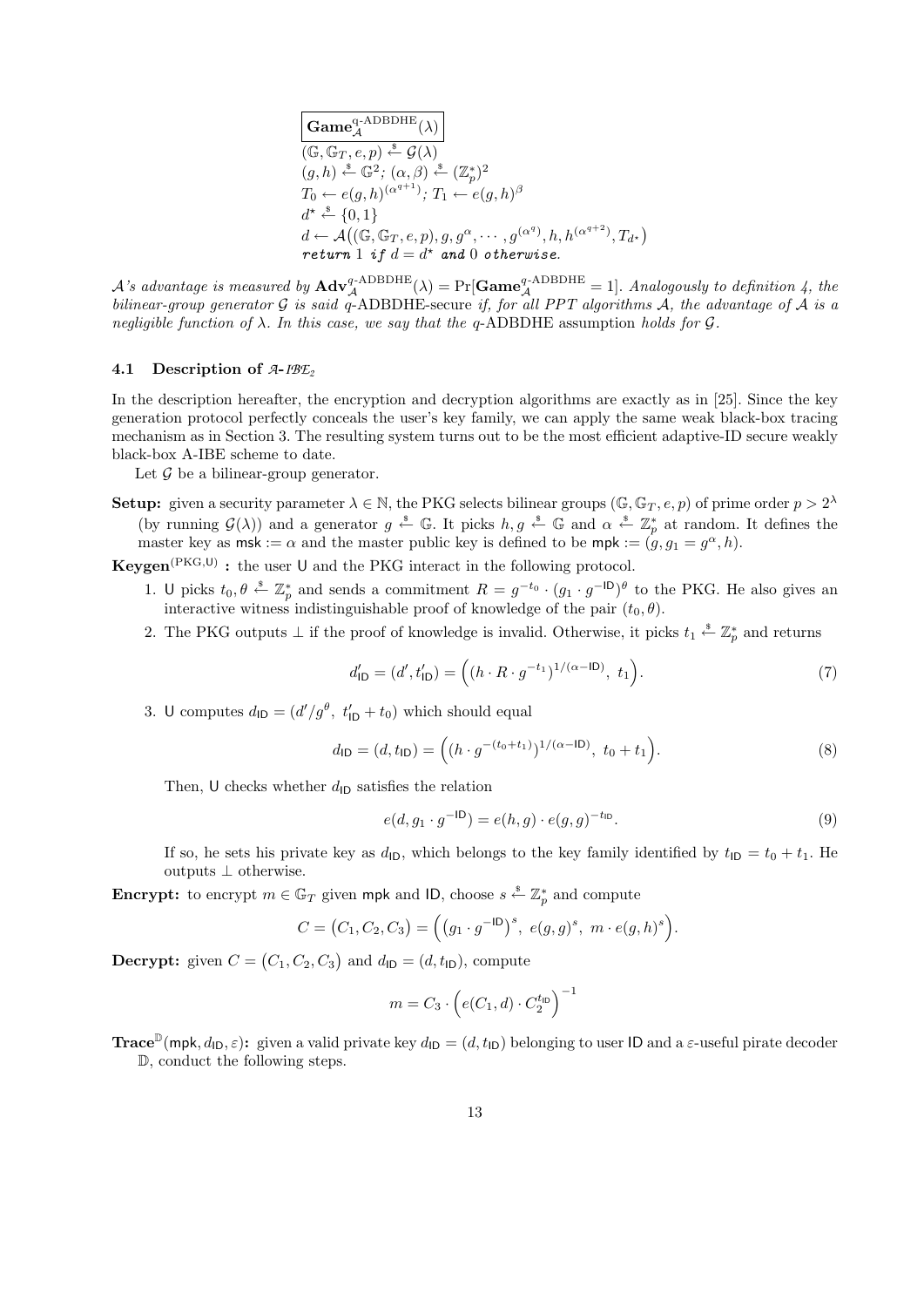- a. Set  $ctr \leftarrow 0$  and repeat the next steps  $L = 8\lambda/\varepsilon$  times:
	- 1. Choose  $s, s' \stackrel{\$}{\leftarrow} \mathbb{Z}_p^*$  such that  $s \neq s'$  and set  $C_1 = (g_1 \cdot g^{-1D})^s$  and  $C_2 = e(g, g)^{s'}$ .
	- 2. Compute  $C_3 = m \cdot e(C_1, d) \cdot C_2^{t_{\text{ID}}}$  for a random message  $m \in \mathbb{G}_T$ .
	- 3. Feed the decryption device  $\mathbb D$  with  $(C_1, C_2, C_3)$ . If  $\mathbb D$  outputs  $m' \in \mathbb G_T$  such that  $m' = m$ , increment *ctr*.
- b. If  $ctr = 0$ , incriminate the PKG. Otherwise, incriminate the user.

### 4.2 Security

The IND-ID-CPA security of the scheme *A*-*IBE<sup>2</sup>* can be simply reduced to that of Gentry's IBE scheme as shown in the proof of the next theorem.

Theorem 4. Any IND-ID-CPA adversary against *A*-*IBE<sup>2</sup>* implies an IND-ID-CPA attacker against Gentry's IBE scheme.

*Proof.* Let us assume an IND-ID-CPA adversary A in the game described by definition 2. We show that A gives rise to an IND-ID-CPA adversary  $\beta$  against Gentry's IBE scheme.

Our adversary B receives a master public key  $mpk = (g, q_1, h)$  from her challenger. When the A-IBE adversary  $A$  makes a key generation request for an identity  $|D, B|$  queries her own challenger to extract a private key  $d_{\text{ID}} = (d, t_{\text{ID}}) = ((h \cdot g^{-t_{\text{ID}}})^{1/(\alpha - \text{ID})}, t_{\text{ID}})$  and starts executing the key generation protocol with in interaction with A. The latter first supplies a commitment  $R = g^{-t_0} \cdot (g_1 \cdot g^{-1D})^{\theta}$  and an interactive WI proof of knowledge of the pair  $(t_0, \theta)$ . Using the knowledge extractor of the proof of knowledge,  $\beta$  extracts  $(t_0, \theta)$  by rewinding A and returns  $d_{\mathsf{ID}} = (d', t'_{\mathsf{ID}})$ , where  $t'_{\mathsf{ID}} = t_{\mathsf{ID}} - t_0$  and  $d' = d_{\mathsf{ID}} \cdot g^{\theta}$ .

In the challenge phase, A chooses a target identity  $\mathsf{ID}^*$  and messages  $(m_0, m_1)$ , which B forwards to her own challenger. The latter provides B with a challenge ciphertext  $(C_1, C_2, C_3)$  which is relayed to A. After a second series of key generation queries, A outputs a bit  $d \in \{0, 1\}$ , which is also B's output. It is easy to see that, if A is successful, so is  $\mathcal{B}$ .

We now turn to prove the weak black-box traceability property.

**Theorem 5.** In the Adaptive-ID DishonestUser-ID-BB game and for a  $\varepsilon$ -useful device  $\mathbb{D}$ , the probability that the tracing algorithm accuses the PKG is at most  $\mathbf{Adv}_{\mathcal{A}}^{\mathsf{DishonestUser-1D-BB}}(\lambda) < \mathbf{Adv}_{\mathbb{G},\mathbb{G}_T}^{\mathsf{q}\text{-}\mathrm{ADBDHE}}(\lambda) + \exp(-\lambda),$ where q is the number of key generation queries.

Proof. The proof is very similar to the proof of **IND-ID-CPA** security in [25]. For the sake of contradiction, let us assume that the dishonest user gets the tracing algorithm to accuse the PKG with non-negligible probability. Then, we can construct a distinguisher  $\beta$  for the q-ADBDHE assumption.

The distinguisher B takes as input  $(g, g^{\alpha}, \ldots, g^{(\alpha^q)}, h, h^{(\alpha^{q+2})}, T)$  and aims at deciding if  $T = e(g, h)^{(\alpha^{q+1})}$ . It generates the master public key in such a way that  $g_1 = g^{\alpha}$  and  $h = g^{f(\alpha)}$ , for some random polynomial  $f(X) \in \mathbb{Z}_p[X]$  of degree q. At each key generation query, B first computes a valid private key  $d_{\text{ID}} = (d, t_{\text{ID}})$ for the identity ID, by setting  $t_{ID} = f(ID)$  as in the proof of Theorem 1 in [25]. Then, in the interactive key generation protocol, A sends a commitment  $R = g^{-t_0} \cdot (g_1 \cdot g^{-1} \mathsf{D})^{\theta}$  and proves knowledge of the pair  $(t_0, \theta)$ , which B extracts by rewinding A as in the proof of Theorem 4. As in the latter, B replies with a well-distributed pair  $d'_{\text{ID}} = (d', t'_{\text{ID}})$ , where  $t'_{\text{ID}} = t_{\text{ID}} - t_0$  and  $d' = d \cdot g^{\theta}$ .

The game ends with A outputting an identity  $ID^*$ , a private key  $d_{ID^*} = (d^*, t^*_{ID^*})$  and a  $\varepsilon$ -useful device. In the tracing stage, B first expands  $F(X) = (X^{q+2} - 1D^{*q+2})/(X - 1D^{*}) = X^{q+1} + F_q X^q + \cdots + F_1 X + F_0$ . Then, B chooses a plaintext  $m^{(1)}, \ldots, m^{(L)} \stackrel{s}{\leftarrow} \mathbb{G}_T$  and, for  $i = 1$  to L, computes  $C^{(i)} = (C_1^{(i)}, C_2^{(i)}, C_3^{(i)})$  as

$$
C_1^{(i)} = \left(\frac{h^{(\alpha^{q+2})}}{h^{(\text{ID} \star q+2)}}\right)^{\rho_i} \cdot (g_1 \cdot g^{-\text{ID}})^{\nu_i} \qquad C_2^{(i)} = T^{\rho_i} \cdot e(h^{\rho_i}, \prod_{j=0}^q (g^{(\alpha_j)F_j})) \cdot e(g, g)^{\nu_i}
$$
  

$$
C_3^{(i)} = m^{(i)} \cdot e(C_1^{(i)}, d^{\star}) \cdot C_2^{(i)^{t_{\text{ID} \star}^{\star}}}.
$$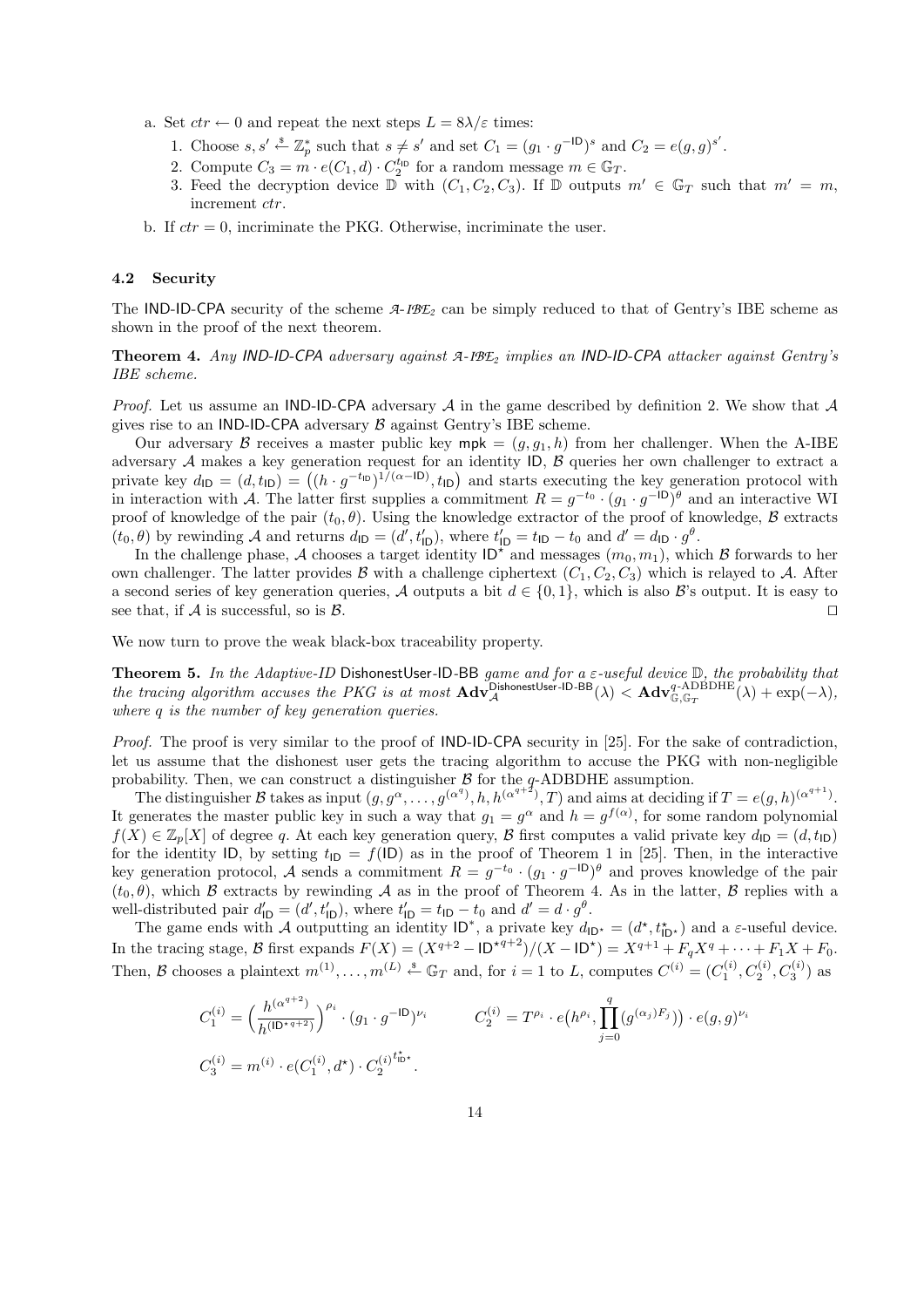As in the security proof of [25],  $(C_1^{(i)}, C_2^{(i)}, C_3^{(i)})$  is a well-formed ciphertext with the encryption exponent  $s_i = \nu_i + \rho_i \cdot \log_g(h) F(\alpha)$  if  $T = e(g, h)^{(\alpha^{q+1})}$ . In this case,  $\mathbb D$  should return  $m_i$  with probability  $\varepsilon$ . In contrast, if  $T = e(g, h)^{\delta + (\alpha^{q+1})}$  for some random  $\delta \neq 0$ , the *i*<sup>th</sup> ciphertext  $C^{(i)} = (C_1^{(i)}, C_2^{(i)}, C_3^{(i)})$  can be written as  $C^{(i)} = ((g_1 \cdot g^{-\mathsf{ID}^*})^{s_i}, e(g, g)^{s'_i}, m \cdot e(C_1^{(i)}, d^*) \cdot C_2^{(i)})$  $t_{\text{ID*}}^{\star}$ ), where  $s_i = \nu_i + \rho_i \cdot \log_g(h) F(\alpha)$  and  $s_i' = s_i + \rho_i \cdot \delta \cdot \log_g(h)$ , which corresponds to a ciphertext produced by the tracing algorithm.

Using the same arguments as in the proof of theorem 2, we find that, if  $T = e(g, h)^{(\alpha^{q+1})}$ , the probability that D never manages to return the correct plaintext  $m^{(i)}$  is smaller than exp(- $\lambda$ ). Moreover, if the probability of the latter event becomes non-negligible when  $T \in_R \mathbb{G}_T$ , there must be a distinguisher for the q-ADBDHE assumption. In summary, if  $\mathbb D$  eventually frames the PKG, it should be able to somehow distinguish valid ciphertexts from those produced by the tracing algorithm and the  $q$ -ADBDHE assumption is broken.  $\Box$ 

The weak black-box security against dishonest PKGs follows from the information theoretic secrecy of the user's private key element  $t_{\text{ID}}$  upon termination of the key generation protocol.

## Lemma 3. In the DishonestPKG-wBB game, each iteration of the tracing procedure increases ctr with probability at most  $1/p$ .

Proof. As in the proof of lemma 2, during the key generation protocol, the dishonest PKG obtains no information on part  $t_{\text{ID}} \in \mathbb{Z}_p$  of the user's key thanks to the unconditional hiding property of Pedersen's commitment [38] and the perfect witness indistinguishability of the interactive proof of knowledge of a discrete logarithm representation [37].

Let us consider what happens in one iteration of the tracing algorithm. The pirate device  $\mathbb D$  is given  $C = (C_1, C_2, C_3)$  such that  $C_1 = (g_1 \cdot g^{-1D})^s$ ,  $C_2 = e(g, g)^{s'}$  and  $C_3 = m \cdot e(g, h)^s \cdot e(g, h)^{(s - s')t_D}$  for distinct exponents  $s, s' \stackrel{\ast}{\leftarrow} \mathbb{Z}_p^*$ . Since the pirate device  $\mathbb D$  has no information on  $t_{\mathsf{ID}}$ , for any message  $m \in \mathbb{G}_T$ , there exists a value  $t_{\text{ID}}$  that explains  $C_3$ . Hence,  $\mathbb D$  has probability at most  $1/p$  to return the particular plaintext  $m \in \mathbb{G}_T$  that was chosen at random by the tracer.

Theorem 6. In the information theoretic sense, no (computationally unbounded) adversary has non-negligible advantage in the DishonestPKG-wBB game.

*Proof.* The dishonest PKG wins the Dishonest PKG-wBB game if it outputs a decryption box  $\mathbb D$  for which the tracing procedure increases *ctr* at least once. However, this only happens with negligible probability. Indeed, from Lemma 3, we find that  $Pr[ctr \neq 0] = Pr[ctr > 1] \leq L/p = 8\lambda/(\epsilon p) \leq 8\lambda/(2^{\lambda}\epsilon)$ .  $\varepsilon$ ).

To secure the scheme against chosen-ciphertext attacks, we cannot use hash proof systems as suggested in [25, 34]. This technique would indeed cause the decryption algorithm to reject all invalid ciphertexts with high probability, which would not be compatible with our weak black-box tracing mechanism.

Fortunately, CCA-security can be acquired by applying the Canetti-Halevi-Katz transformation to a tworeceiver variant of the Gentry-Waters Identity-Based Broadcast Encryption (IBBE) scheme [26], which is very similar to Gentry's IBE in the shape of its ciphertexts and private keys. In this section, we chose to illustrate how the weak black-box technique can be applied to Gentry's IBE for the sake of simplicity since the Gentry-Waters system is substantially more complex to describe.

An IBBE scheme is an IBE scheme where the sender can encrypt a message for several receivers using their identities (a formal definition is given in section A): the sender takes as input the master public key mpk and a set  $S = \{ \mathsf{ID}_1, \ldots, \mathsf{ID}_s \}$  of identities and computes a ciphertext C which can be decrypted using a private key  $d_{\text{ID}}$  for any identity  $\text{ID} \in S$ . The IND-ID-CPA security of IBBE schemes is defined by a game where the adversary can obtain private keys for arbitrary identities as in the usual notion of IND-ID-CPA security. In the challenge phase, the adversary chooses an identity set  $S^* = \{ \mathsf{ID}_1^*, \ldots, \mathsf{ID}_s^* \}$  o and obtains an encryption of a message  $m_{d^*} \in \{m_0, m_1\}$ , for a random bit  $d^* \stackrel{\$}{\leftarrow} \{0, 1\}$  which the adversary has to guess without obtaining private keys for identities in  $S^*$  at any time.

From an IND-ID-CPA security secure IBBE scheme  $\Pi_1^{\text{IBBE}} =$  (Setup, Keygen, Encrypt, Decrypt) where the sender can encrypt a ciphertext for up to  $n$  identities, the Canetti-Halevi-Katz transform gives a CCA2secure IBBE scheme  $\Pi_2^{\text{IBBE}}=({\bf Setup},{\bf Keygen},{\bf Encryption}, {\bf Decrypt})$  where ciphertexts can be encrypted for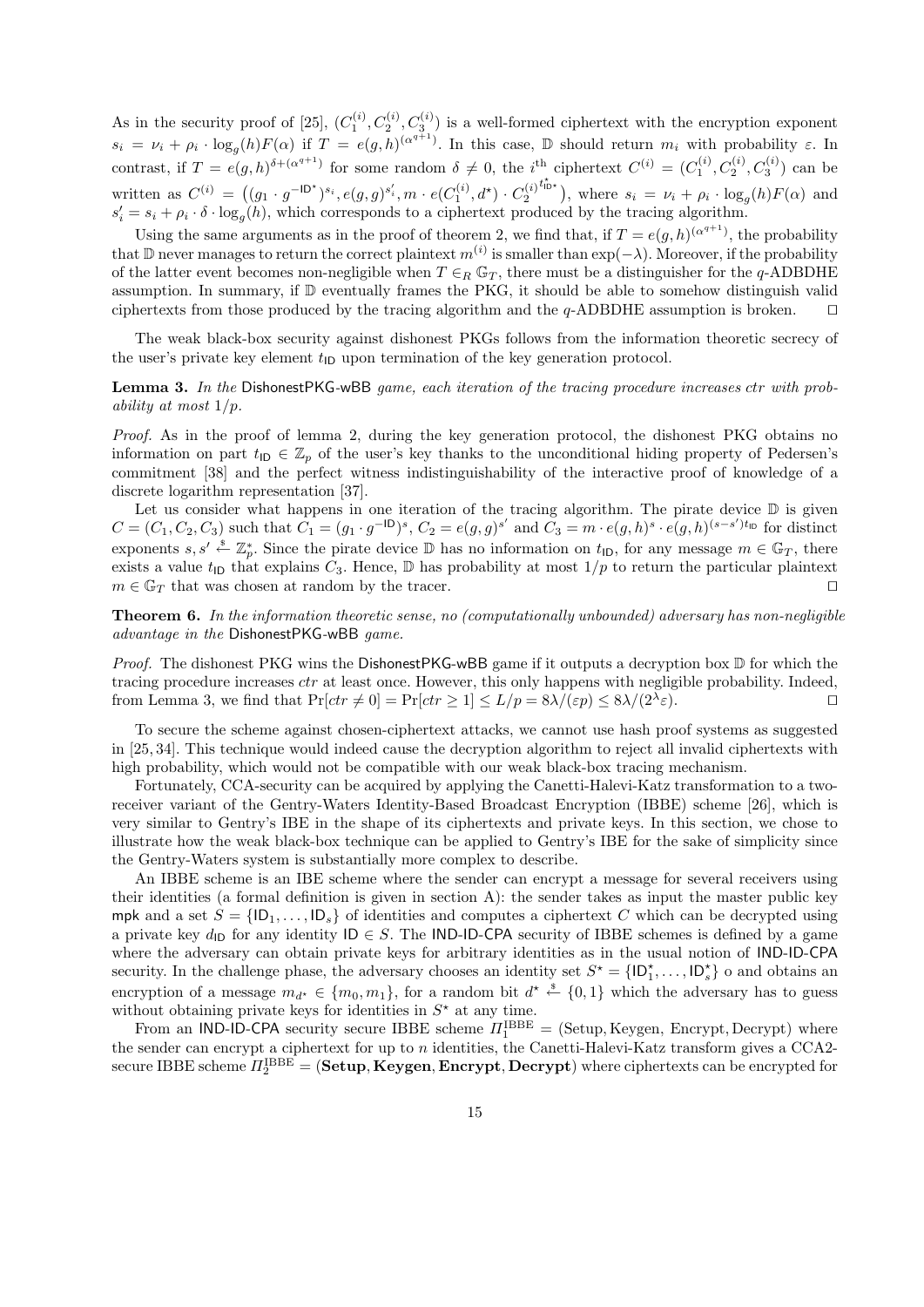at most  $n-1$  receivers. The setup algorithms are identical in both schemes whereas  $\Pi_2^{\text{IBBE}}$  derives keys using the key generation algorithm of  $\Pi_1^{\text{IBBE}}$  as  $d_{\text{ID}} = \Pi_2^{\text{IBBE}}$ . **Keygen**(msk,  $|\text{D}) = \Pi_1^{\text{IBBE}}$ . **Keygen**(msk,  $(0||\text{ID})$ ). In order to encrypt a message M for the receiver set  $S = \{ |D_1, \ldots, D_s \}$ , the encryption algorithm of  $\Pi_2^{\text{IBBE}}$  proceeds by first generating a one-time signature key pair (VK, SK) and computing the ciphertext  $C = \Pi_1^{\text{IBBE}}$ . Encrypt(mpk, S) for the identity set  $S = \{ |D'_0 = (1||\mathsf{V}\mathsf{K}), |D'_1 = (0||D_1), \dots, |D'_s = (0||D_s) \}.$ The final ciphertext consists of  $C' = (\mathsf{VK}, C, \sigma)$ , where  $\sigma = \text{Sig}_{\mathsf{SK}}(C)$  is a one-time signature of the message C. It is easy to see (as previously reported in [22] for instance) that the resulting IBBE  $\Pi_2^{\text{IBBE}}$  is IND-ID-CCA secure as long as  $\Pi_1^{\text{IBBE}}$  IND-ID-CPA secure and the one-time signature is strongly unforgeable.

From a two-receiver variant of the Gentry-Waters IBBE, we can thus construct an IND-ID-CCA (single receiver) IBE in a very simple way: one of the two receivers' identities is set to be the verification key VK of a strongly unforgeable one-time signature and the matching private key SK is used to sign the whole ciphertext.

Our tracing algorithm can be combined with the latter approach since, in the Gentry-Waters IBBE scheme [26], private keys have the same shape as in Gentry's IBE scheme and one of the ciphertext components lives in the group  $\mathbb{G}_T$ . As already mentioned, the CHK technique does not affect traceability as, upon decryption, ill-formed ciphertexts only get rejected when the one-time signature verification fails. The computational/bandwidth cost of the resulting system exceeds that of the above A-IBE construction only by a small factor.

## 5 Extension to Identity-Based Broadcast Encryption

As already stressed in [29, 30], reducing the required amount of trust in PKGs is an equally important problem in IBE schemes and their extensions such as attributed-based encryption or IBBE.

In this section, we thus show how the underlying idea of previous schemes can be applied to one of the most efficient IBBE realizations to date.

In [12], Boneh and Hamburg showed how to turn the Boneh-Boyen-Goh hierarchical IBE scheme [9] into an efficient IBBE system which is recalled in appendix A, where we also recall the syntax of the IBBE primitive. This scheme features constant-size ciphertexts and linear-size private keys in the bound N on the number of receivers per ciphertext. Their construction was shown to derive from a more general primitive termed "spatial encryption".

Its security (in the selective-ID sense) was established under the  $\ell$ -Decision Bilinear Diffie-Hellman **Exponent** assumption  $(\ell$ -DBDHE) introduced in [9].

**Definition 6.** Let G be a bilinear-group generator and let A be a  $0/1$ -valued PPT algorithm. We consider the following random experiments, where  $\lambda \in \mathbb{N}$  is a security parameter:

$$
Game_{\mathcal{A}}^{\ell-\text{DBDHE}}(\lambda)
$$
  
\n
$$
(\mathbb{G}, \mathbb{G}_T, e, p) \stackrel{\text{s}}{\leftarrow} \mathcal{G}(\lambda)
$$
  
\n
$$
(g, h) \stackrel{\text{s}}{\leftarrow} \mathbb{G}^2; (\alpha, \beta) \stackrel{\text{s}}{\leftarrow} (\mathbb{Z}_p^*)^2
$$
  
\n
$$
T_0 \leftarrow e(g, h)^{(\alpha^{\ell+1})}; T_1 \leftarrow e(g, h)^\beta
$$
  
\n
$$
d^* \stackrel{\text{s}}{\leftarrow} \{0, 1\}
$$
  
\n
$$
d \leftarrow \mathcal{A}((\mathbb{G}, \mathbb{G}_T, e, p), g, g^\alpha, \dots, g^{(\alpha^\ell)}, g^{(\alpha^{\ell+2})}, \dots, g^{(\alpha^{2\ell})}, h, T_{d^*})
$$
  
\nreturn 1 if  $d = d^*$  and 0 otherwise.

 $\mathcal A$ 's advantage is  $\mathbf{Adv}_{\mathcal A}^{\ell\text{-DBDHE}}(\lambda) = \Pr[\mathbf{Game}^{\ell\text{-DBDHE}}_{\mathcal A}=1].$  The bilinear-group generator  $\mathcal G$  is said  $\ell\text{-DBDHE}$ secure if, for any PPT distinguisher A, A's advantage is a negligible function of  $\lambda$ . In this case, we say that the  $\ell$ -DBDHE assumption holds for  $\mathcal G$ .

In the following, we use the same notations as in [12] and, for any vector  $\mathbf{a} = (a_0, \ldots, a_N) \in \mathbb{Z}_p^{N+1}$ ,  $g^{\mathbf{a}}$ stands for the vector  $(g^{a_0}, \ldots, g^{a_N}) \in \mathbb{G}^{N+1}$ .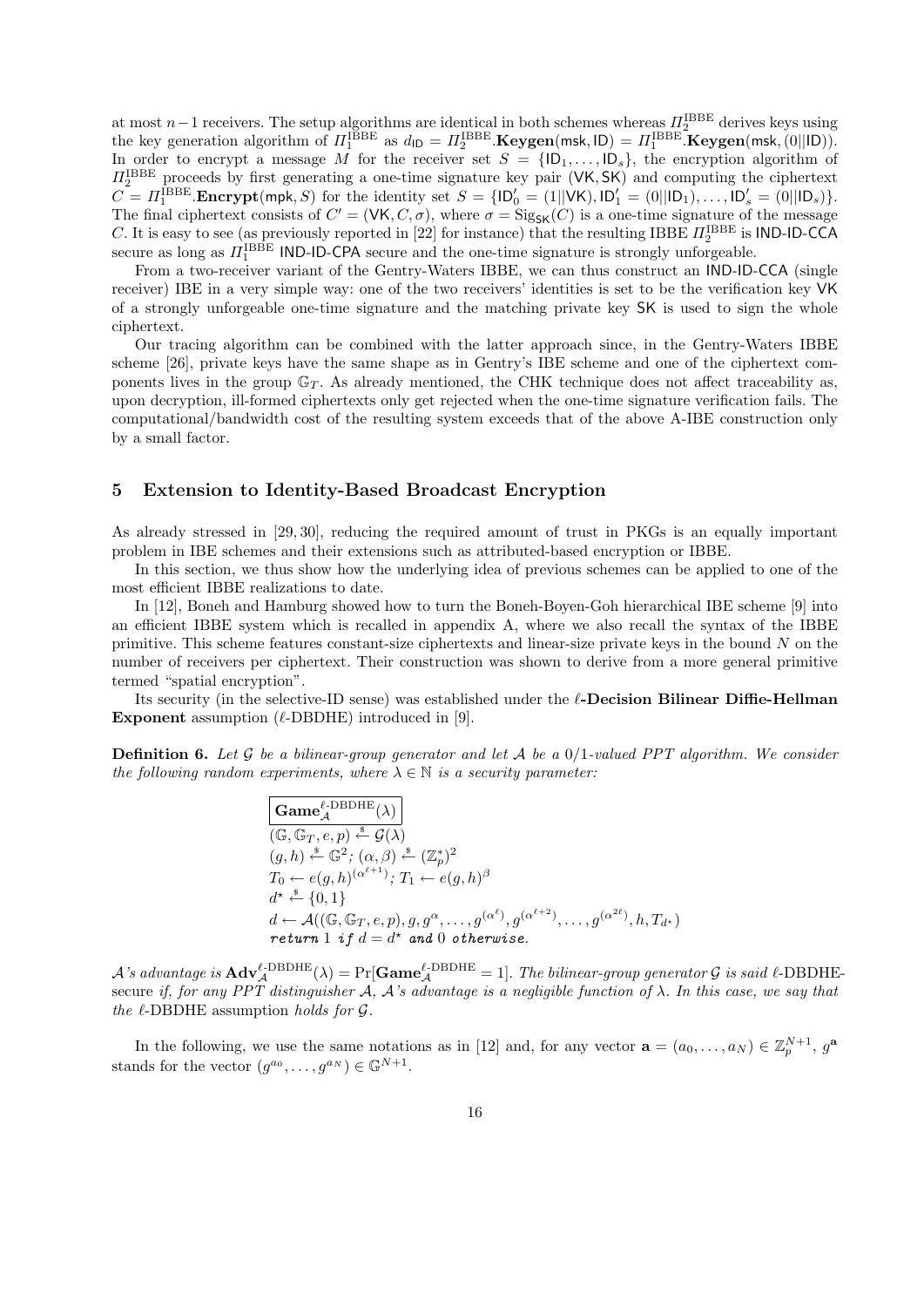#### 5.1 A weak Black-Box Accountable Authority IBBE scheme

The idea of the scheme in Section 3 applies to construct an IBBE scheme with short ciphertexts and accountable authorities. The syntax of accountable authority IBBE (A-IBBE) schemes extends that of IBBE systems in the same way as the A-IBE primitive extends IBE schemes. The resulting construction, termed *A*-*IBBE*, goes as follows.

**Setup**( $\lambda, N$ ): given a security parameter  $\lambda \in \mathbb{N}$  and the maximal number of receivers  $N \in \mathbb{N}$  per ciphertext, choose bilinear groups  $(\mathbb{G}, \mathbb{G}_T)$  of prime order  $p > 2^{\lambda}$  and a generator  $g \stackrel{\$}{\leftarrow} \mathbb{G}$ . Choose  $z \stackrel{\$}{\leftarrow} \mathbb{G}$  as well a  $(N+1)$ -vector  $\mathbf{h} = (h_0, h_1, \ldots, h_N) \stackrel{\ast}{\leftarrow} \mathbb{G}^{N+1}$  of random generators so that  $h_i = g^{a_i}$ , for  $i = 0$  to N, with a randomly chosen  $\mathbf{a} = (a_0, \ldots, a_N) \stackrel{\hspace{0.1em}\mathsf{\scriptscriptstyle\$}}{\leftarrow} \mathbb{Z}_p^{N+1}$ . Finally, pick  $\alpha \stackrel{\hspace{0.1em}\mathsf{\scriptscriptstyle\$}}{\leftarrow} \mathbb{Z}_p^*$ ,  $g_2, g_3 \stackrel{\hspace{0.1em}\mathsf{\scriptscriptstyle\$}}{\leftarrow} \mathbb{G}$  and compute  $g_1 = g^{\alpha}$ . The master public key is  $mpk = (g, g_1 = \dot{g}^\alpha, g_2, g_3, z, h = g^a)$  while the master secret is  $msk = (a, \alpha)$ .

**Keygen**<sup>(PKG,U)</sup>: the two parties conduct the following interactive steps.

- 1. U picks  $t_0, \theta \stackrel{s}{\leftarrow} \mathbb{Z}_p^*$  and sends a commitment  $R = g_2^{t_0} \cdot g^{\theta}$  to the PKG and provides an interactive WI proof of knowledge of  $(t_0, \theta)$ .
- 2. The PKG outputs  $\perp$  if the proof of knowledge is invalid. Otherwise, it picks  $r, t_1 \stackrel{s}{\leftarrow} \mathbb{Z}_p^*$  and returns

$$
K'_{\mathsf{ID}} = (K'_1, K'_2, T'_0, \dots, T'_{N-1}, t'_{\mathsf{ID}})
$$
  
= 
$$
((g_2^{t_1} \cdot R \cdot g_3)^{\alpha} \cdot z^r, g^r, h_1^r \cdot h_0^{-\mathsf{ID} \cdot r}, h_2^r \cdot h_1^{-\mathsf{ID} \cdot r}, \dots, h_N^r \cdot h_{N-1}^{-\mathsf{ID} \cdot r}, t_1)
$$

3. U picks  $r' \stackrel{\$}{\leftarrow} \mathbb{Z}_p^*$  and computes  $K_{\mathsf{ID}} = (K_1, K_2, T_0, \ldots, T_{N-1}, t_{\mathsf{ID}})$ , where  $K_1 = (K_1'/g_1^{\theta}) \cdot z^{r'}$ ,  $K_2 =$  $K_2' \cdot g^{r'}$ ,  $T_i = T_i' \cdot (h_{i+1} \cdot h_i^{-1} \cdot D)^{r'}$  for indices  $i = 0, ..., N-1$  and  $t'_{1D} + t_0$ , so that

$$
K_{\mathsf{ID}} = (K_1, K_2, T_0, \dots, T_{N-1}, t_{\mathsf{ID}})
$$
  
= 
$$
\left( (g_2^{t_0+t_1} \cdot g_3)^{\alpha} \cdot z^{r''}, g^{r''}, h_1^{r''} \cdot h_0^{-\mathsf{ID}\cdot r''}, \dots, h_N^{r''} \cdot h_{N-1}^{-\mathsf{ID}\cdot r''}, t_0+t_1 \right),
$$

where  $r'' = r + r'$ . Then, U checks whether  $d_{\text{ID}}$  satisfies the relation

$$
e(K_1, g) = e(g_1, g_2)^{t_{\text{ID}}} \cdot e(g_1, g_3) \cdot e(z, K_2),
$$

and  $e(g,T_i) = e(K_2, h_{i+1} \cdot h_i^{-\mathsf{ID}})$  for each  $i \in \{0,\ldots,N-1\}.$ 

**Encrypt**(mpk, S, m): to encrypt  $m \in \mathbb{G}_T$  for the receiver set  $S = \{ \mathsf{ID}_1, \ldots, \mathsf{ID}_n \}$ , where  $n \leq N$ ,

1. Expand  $P(X) \in \mathbb{Z}_p[X]$  as

$$
P(X) = \prod_{i \in S} (X - \mathsf{ID}_i) = \rho_n X^n + \rho_{n-1} X^{n-1} + \dots + \rho_1 X + \rho_0.
$$

2. Choose  $s \stackrel{\$}{\leftarrow} \mathbb{Z}_p^*$  and compute

$$
C = (C_0, C_1, C_2, C_3)
$$
  
=  $(m \cdot e(g_1, g_3)^s, g^s, (z \cdot h_0^{\rho_0} \cdot h_1^{\rho_1} \cdots h_n^{\rho_n})^s, e(g_1, g_2)^s).$ 

**Decrypt**(mpk,  $K_{\text{ID}}, C, S$ ): parse C as  $(C_0, C_1, C_2, C_3)$  and  $K_{\text{ID}}$  as

$$
K_{\text{ID}} = (K_1, K_2, T_0, \dots, T_{N-1}, t_{\text{ID}}) \in \mathbb{G}^{N+2} \times \mathbb{Z}_p.
$$

1. Expand  $P_{\text{ID}}(X) \in \mathbb{Z}_p[X]$  as

$$
P_{\mathsf{ID}}(X) = \prod_{\mathsf{ID}_j \in S \setminus \{\mathsf{ID}\}} (X - \mathsf{ID}_j) = y_{n-1}^{(\mathsf{ID})} X^{n-1} + y_{n-2}^{(\mathsf{ID})} X^{n-2} + \dots + y_1^{(\mathsf{ID})} X + y_0^{(\mathsf{ID})}
$$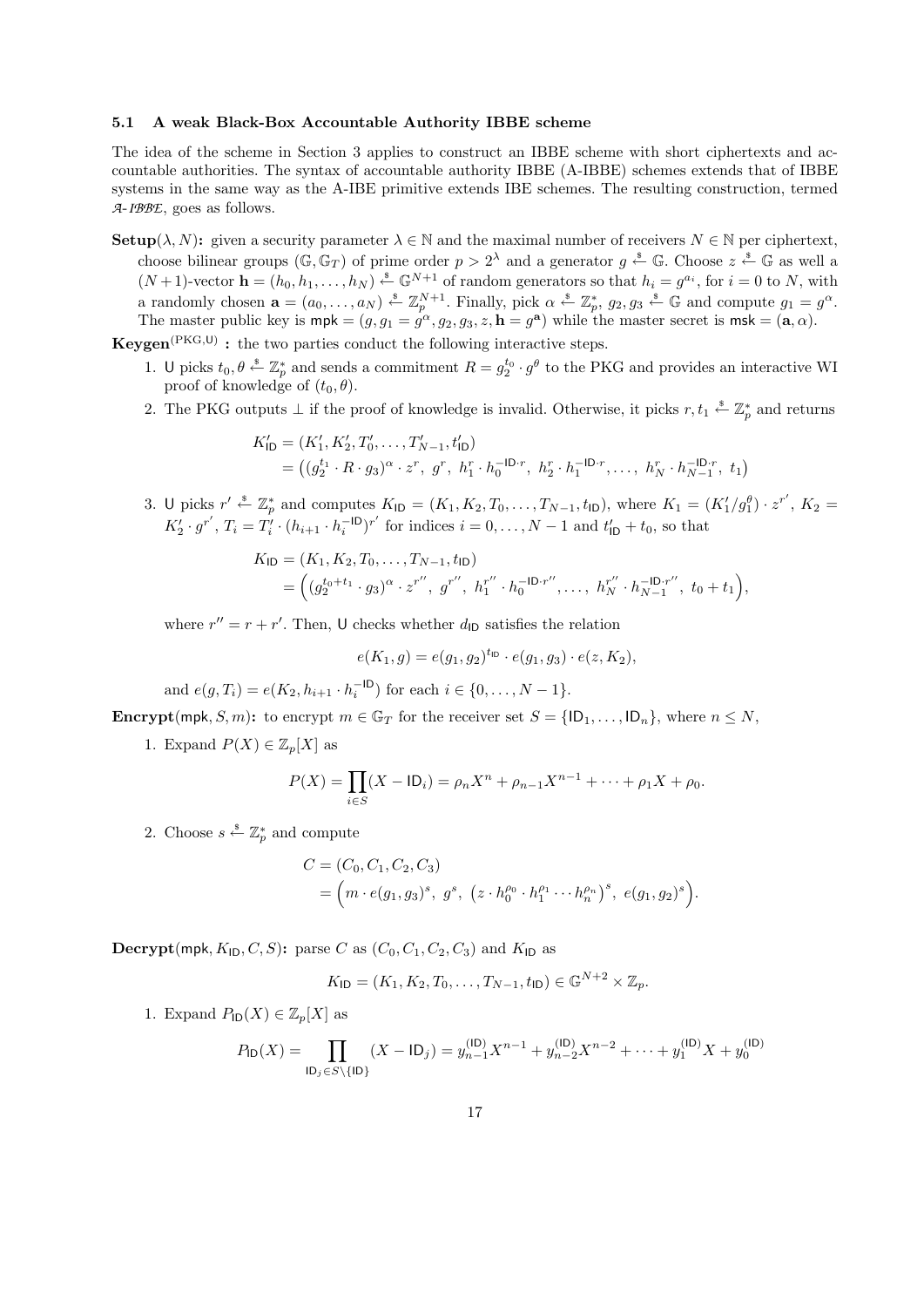and compute the decryption key

$$
(D_{\mathsf{ID}}, d_{\mathsf{ID}}, t_{\mathsf{ID}}) = (K_1 \cdot T_0^{y_0^{(\mathsf{ID})}} \cdot T_1^{y_1^{(\mathsf{ID})}} \cdots T_{n-1}^{y_{n-1}^{(\mathsf{ID})}}, K_2, t_{\mathsf{ID}})
$$
  
= 
$$
\left( (g_2^{t_{\mathsf{ID}}} \cdot g_3)^{\alpha} \cdot (z \cdot h_0^{p_0} \cdot h_1^{p_1} \cdots h_n^{p_n})^r, g^r, t_{\mathsf{ID}} \right).
$$

2. Recover the plaintext as

$$
m = C_0 \cdot e \big( C_1, D_{\mathsf{ID}} \big)^{-1} \cdot e \big( C_2, d_{\mathsf{ID}} \big) \cdot C_3^{\mathsf{tip}}.
$$

**Trace**<sup>D</sup>(mpk,  $K_{\text{ID}}, \varepsilon$ ): given a valid private key  $K_{\text{ID}}$  for the identity ID and a  $\varepsilon$ -useful decoder D, the tracing algorithm proceeds using  $L = 8 \cdot \lambda/\varepsilon$  iterations in a similar fashion to previous schemes, by feeding  $D$ with ciphertexts  $C^{(i)} = (C_0^{(i)}, C_1^{(i)}, C_2^{(i)}, C_3^{(i)})$ , for  $i = 1$  to L, and receiver sets  $S^{(i)}$  containing ID and other randomly chosen identities. In the generation of  $C^{(i)}$ ,  $C_1^{(i)}$  and  $C_2^{(i)}$  are calculated as specified by the encryption algorithm. On the other hand,  $C_3^{(i)}$  is chosen as a random element of  $\mathbb{G}_T$  and  $C_0^{(i)}$  is obtained by applying the decryption algorithm to  $S^{(i)}$  and  $(C_1^{(i)}, C_2^{(i)}, C_3^{(i)})$ .

The correctness of the scheme is implied the fact that the decryption key  $(D_{\mathsf{ID}}, d_{\mathsf{ID}}, t_{\mathsf{ID}})$  always satisfies the relation  $e(D_{\mathsf{ID}}, g) = e(g_1, g_2)^{t_{\mathsf{ID}}} \cdot e(g_1, g_3) \cdot e(z \cdot \prod_{i=0}^n h_i^{\rho_i}, d_{\mathsf{ID}})$  and raising both members to the power s as in previous schemes.

To avoid repeating the work of Boneh and Hamburg, we prove the security properties of the above A-IBBE system by reducing them to the IND-sID-CPA security of the underlying IBBE scheme.

**Theorem 7.** The above A-IBBE scheme is secure under the  $(N + 1)$ -DBDHE assumption. More precisely, any IND-sID-CPA adversary against it implies an equally successful IND-sID-CPA attacker against the Boneh-Hamburg IBBE scheme.

*Proof.* We show that an IND-sID-CPA adversary A against the A-IBBE scheme gives rise to a "real-orrandom" **IND-sID-CPA** adversary  $\beta$  (*i.e.*, in which the adversary  $\beta$  outputs a single message m and has to decide whether the challenge ciphertext  $C^*$  encrypts m or a random message) against the Boneh-Hamburg IBBE scheme. Hence, the security of the latter implies the security of our scheme.

When A chooses her set of target identities  $S^* = \{\mathsf{ID}_1^*, \ldots, \mathsf{ID}_{n^*}^*\},\$  with  $n^* \leq N$ , our adversary B forwards  $S^*$  to her own challenger and receives a master public key mpk<sup>BH</sup> =  $(g, g_1 = g^\alpha, g_2, z, \mathbf{h} = g^\mathbf{a})$ . Then, B picks  $t^*, \beta \stackrel{\$}{\leftarrow} \mathbb{Z}_p^*$ , computes  $g_3 = g_2^{-t^*}$  $2^{-t^*}g^{\beta}$  and provides A with  $mpk = (g, g_1, g_2, g_3, z, h)$ .

At any time, A may request an execution of the key generation protocol for an arbitrary identity  $\mathsf{ID} \notin S^*$ . At the beginning of each such protocol, A sends a commitment  $R = g_2^{t_0} \cdot g^{\theta}$  and interactively proves knowledge of  $(t_0, \theta)$ , which B extracts by rewinding A. Then, B chooses  $t_1 \stackrel{s}{\leftarrow} \mathbb{Z}_p^*$ , sets  $t = t_0 + t_1$  and queries her own IND-sID-CPA challenger to obtain a private key

$$
\tilde{K}_{\mathsf{ID}} = (\tilde{K}_1, \tilde{K}_2, \tilde{T}_0, \dots, \tilde{T}_{N-1}) = (g_2^{\alpha} \cdot z^r, g^r, h_1^r \cdot h_0^{-|\mathsf{D} \cdot r}, h_2^r \cdot h_1^{-|\mathsf{D} \cdot r}, \dots, h_N^r \cdot h_{N-1}^{-|\mathsf{D} \cdot r})
$$

for the identity ID chosen by A. The latter is turned into an A-IBBE private key and re-randomized by setting

$$
K_{\mathsf{ID}} = (K_1, K_2, T_0, \dots, T_{N-1}) = (g_1^{\beta} \cdot \tilde{K}_1^{(t-t^*)} \cdot z^{r'},
$$
  

$$
\tilde{K}_2^{(t-t^*)} \cdot g^{r'}, \tilde{T}_0^{(t-t^*)} \cdot (h_1 \cdot h_0^{-\mathsf{ID}})^{r'}, \dots, \tilde{T}_{n-1}^{(t-t^*)} \cdot (h_N \cdot h_{N-1}^{-\mathsf{ID}})^{r'}),
$$

where  $r' \stackrel{\$}{\leftarrow} \mathbb{Z}_p^*$ . The new key  $K_{\text{ID}}$  is easily seen to have the same distribution as those obtained in step 3 of the key generation protocol. Finally, A obtains the "blinded key"  $K'_{\mathsf{ID}} = (K'_1, K'_2, T'_0, \ldots, T'_{N-1}),$  where  $K'_1 = K_1 \cdot g_1^{\theta}$ .

In the challenge phase, A chooses a pair of target messages  $(m_0, m_1)$ . The adversary B chooses a random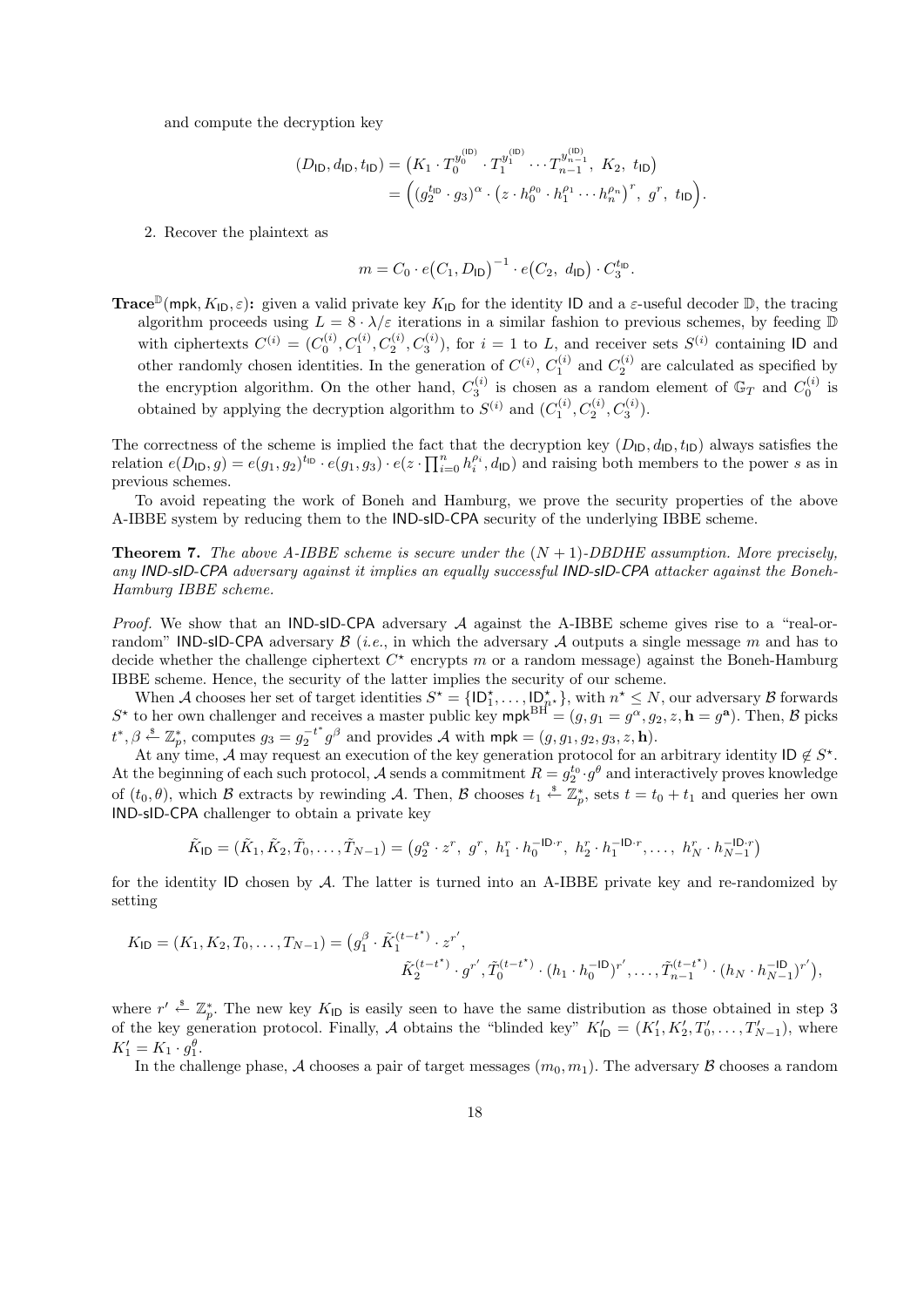plaintext  $m^* \stackrel{\text{d}}{\leftarrow} \mathbb{G}_T$ , which she sends to her own "real-or-random" challenger. The latter replies with a challenge ciphertext

$$
C^{\star} = (C_0, C_1, C_2) = \left( m \cdot e(g_1, g_2)^{s^{\star}}, g^{s^{\star}}, (z \cdot h_0^{\rho_0} \cdot h_1^{\rho_1} \cdots h_{n^{\star}}^{\rho_n \star})^{s^{\star}} \right).
$$

for the receiver set  $S^* = \{\mathsf{ID}_1^*, \ldots, \mathsf{ID}_{n^*}^*\}$ , where m is either  $m^*$  or a random element of  $\mathbb{G}_T$ . The adversary  $\mathcal{B}$ picks a random bit  $d \stackrel{\$}{\leftarrow} \{0,1\}$  and computes  $C' = (C'_0, C_1, C_2, C_0/m^*)$  where  $C'_0 = m_d \cdot (C_0/m^*)^{-t^*} \cdot e(g_1, C_1)^{\beta}$ and  $C'$  is relayed to  $A$  as a challenge ciphertext. After a second series of key generation queries,  $A$  outputs a bit  $d' \in \{0,1\}$ , and B outputs "real" if  $d' = d$  and "random" otherwise. It is easy to see that, if  $C^*$ encrypts a random plaintext, then  $C_0/m^*$  can be expressed as  $C_0/m^* = e(g_1, g_2)^{s^* - s'}$ , where  $s^* = \log_g(C_1)$ and for some  $s' \neq 0$ . In this case, we obtain that  $C'_0 = m_d \cdot e(g_1, g_3)^{s'} \cdot e(g_1, g_2)^{s't'}$  statistically hides  $m_d$ (and thus  $Pr[d' = d] = 1/2$ ) since A has no information on  $t^*$ . In contrast, if  $C^*$  encrypts  $m^*$ , then  $C'$ is a valid encryption of  $m_d$  for the A-IBBE scheme, so that  $Pr[d' = d] = 1/2 + \mathbf{Adv}_{\mathbb{G},\mathbb{G}_T}^{\text{BH-IND-SD-CPA}}(\lambda)$ , where the latter advantage function denotes the maximal "real-or-random" advantage of any IND-sID-CPA adversary against the Boneh-Hamburg IBBE. It comes that  $\mathcal{B}$ 's advantage in the real-or-random game is exactly  $\mathbf{Adv}_{\mathbb{G},\mathbb{G}_T}^{\rm BH-IND-sID-CPA}(\lambda)$ .

Theorem 8. In the selective-ID DishonestUser-ID-BB game, any PPT adversary has negligible advantage assuming that the  $(N + 1)$ -DBDHE assumption holds. More precisely, the probability that the honest user outputs a  $\varepsilon$ -useful device that frames the PKG after the tracing procedure is at most

$$
\mathbf{Adv}_{\mathcal{A}}^{\mathsf{DishonestUser-ID-BB}}(\lambda)
$$

with  $L = 8\lambda/\varepsilon$ .

*Proof.* Let us assume that, at the end of the selective-ID DishonestUser game, the dishonest user  $A$  outputs a device D for which the tracing algorithm declares the PKG guilty. Then, we show how to obtain an INDsID-CPA adversary  $\beta$  against the Boneh-Hamburg IBBE scheme in the sense of a real-or-random definition of IND-sID-CPA security<sup>4</sup>.

The adversary  $\beta$  plays the IND-sID-CPA game against a challenger  $C^{BH}$  for the Boneh-Hamburg IBBE and plays A's challenger in the selective-ID DishonestUser game. At the outset of the latter, A chooses a target identity  $\mathsf{ID}^*$  and  $\mathcal B$  then chooses her own sets  $S_1^*, \ldots, S_L^*$  of target identities as follows: for each  $i \in \{1, \ldots, L\}$ ,  $S_i^*$  is chosen as a set containing  $ID^*$  and at most  $N-1$  other random identities. When seeing the description of  $S_1^*,\ldots,S_L^*$ , the IBBE challenger  $\mathcal{C}^{\rm BH}$  generates a master public key  $mpk^{\rm BH} = (g,g_1,g_2,z,\mathbf{h})$ . Then,  $\mathcal{B}$ chooses  $t^*, \beta \stackrel{\ast}{\leftarrow} \mathbb{Z}_p^*$  and sets  $g_3 = g_2^{-t^*}$  $2^{-t^*}$   $\cdot$  g<sup>β</sup>. The master public key of the A-IBBE system is defined as  $mpk = (g, g<sub>1</sub>, g<sub>2</sub>, g<sub>3</sub>, z, h)$  and given to A.

Then, A starts making a number of key generation queries. For each key generation query involving an identity  $ID \neq ID^*$ , B proceeds by invoking her own challenger  $C^{BH}$ , exactly as in the proof of Theorem 7. When A queries a private key  $K_{\mathsf{ID}^*}$  for the target identity  $\mathsf{ID}^*$ , B first rewinds the proof of knowledge so as to extract the pair  $(t_0, \theta)$  such that  $R = g_2^{t_0} \cdot g_\theta$  in the commitment. Then, it sets  $t_1 = t^\star - t_0$  (in such a way that  $t = t_0 + t_1 = t^*$ ). In this case,  $\beta$  can compute an A-IBBE private key  $K_{\text{ID}}^*$  on her own (without having to query  $C^{BH}$ ) as

$$
(K_1, K_2, T_0, \ldots, T_{N-1}, t_{\mathsf{ID}^{\star}}) = \left(g_1^{\beta} \cdot z^r, g^r, (h_1 \cdot h_0^{-\mathsf{ID}^{\star}})^r, \ldots, (h_N \cdot h_{N-1}^{-\mathsf{ID}^{\star}})^r, t^{\star}\right),
$$

<sup>&</sup>lt;sup>4</sup> Namely, the IND-sID-CPA adversary chooses L sets of challenge identities  $S_1^*,\ldots,S_L^*$  upfront and starts invoking a key generation oracle (that returns private keys for arbitrary identities) and a challenge oracle that, at its  $i<sup>th</sup>$ invocation (for  $i \in \{1, ..., L\}$ ), takes as input a plaintext  $m_i^*$  and returns an IBBE encryption under the set  $S_i^*$ of either  $m_i^*$  or a random plaintext depending on the value of some secret bit  $d^*$  that remains constant across all challenge queries. The adversary's goal is then to guess  $d^*$  without obtaining the private key of any identity belonging to a set  $S_i^*$  at any time. Using a classical hybrid argument (e.g. see [5, Theorem 3]), this notion is easily shown equivalent (with a  $1/L$  loss in the security reduction) to the standard **IND-sID-CPA** security notion for IBBE schemes.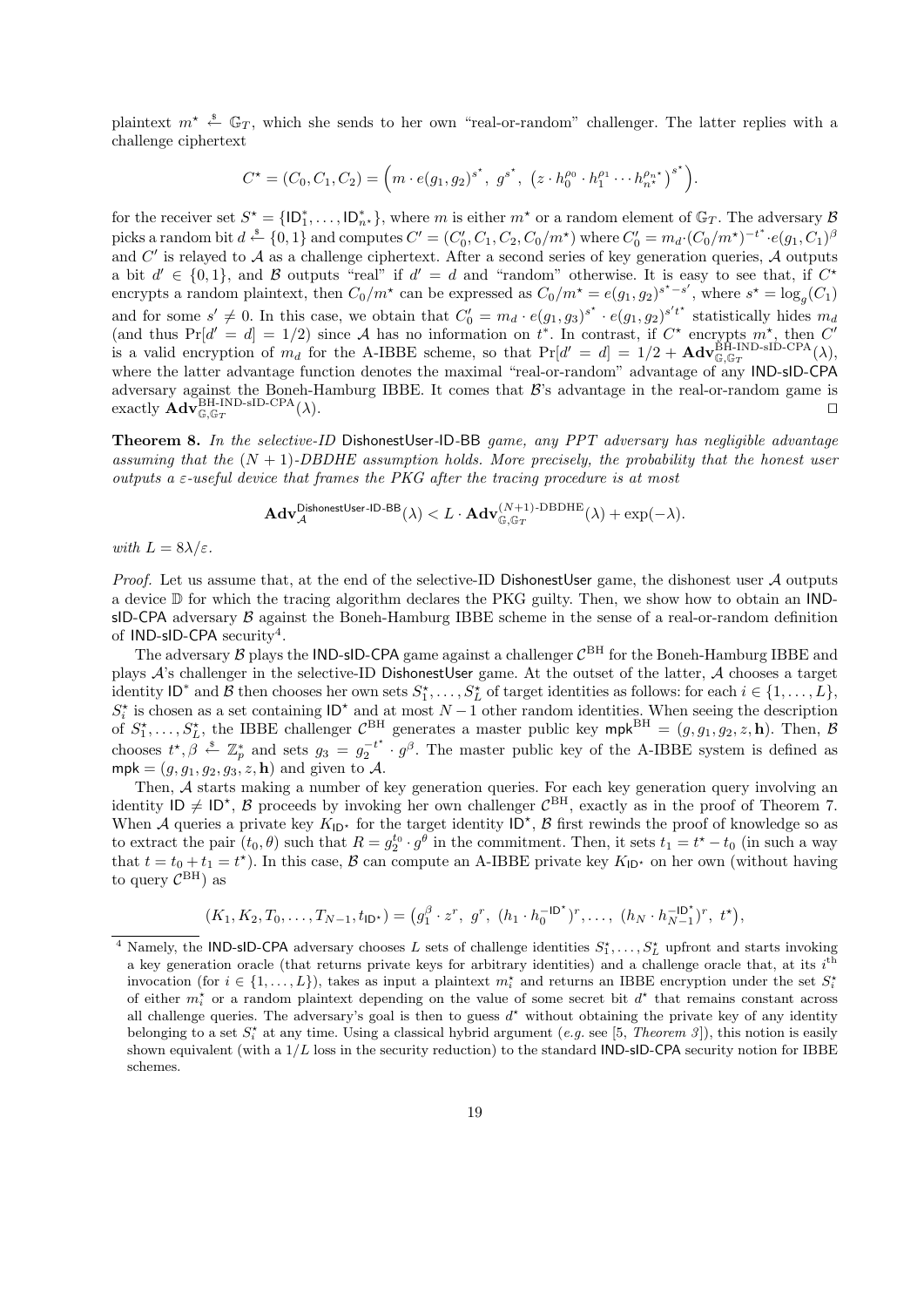which is well-formed since  $g_2^{t^*} \cdot g_3 = g^{\beta}$ . Finally,  $\beta$  returns the "blinded key"  $K'_{\mathsf{ID}^*} = (g_1^{\theta} \cdot K_1, K_2, T_0, \ldots, T_{N-1}, t_1)$ to  $\Lambda$ 

At the end of the game, A outputs a private key  $K_{\mathsf{ID}}^*$  and a  $\varepsilon$ -useful device for the identity  $\mathsf{ID}^*$ . In the tracing stage,  $\beta$  invokes L times her challenger  $C^{BH}$  to obtain L challenge cipherexts  $\{C_i^{\star}\}_{i=1}^L$ . At each challenge request, B chooses a random plaintext  $m_i^* \stackrel{\$}{\leftarrow} \mathbb{G}_T$  and a receiver set  $S^{(i)} = S_i^*$  to the real-or-random challenger  $C^{BH}$ . For each plaintext  $m_i^{\star}$ ,  $C^{BH}$  replies with a challenge ciphertexts  $C_i^{\star} = (C_{i,0}^{\star}, C_{i,1}^{\star}, C_{i,2}^{\star})$  for  $i = 1$  to L.

If the real-or-random challenger  $\mathcal{C}^{BH}$  is playing the "real" game, the obtained ciphertexts  $\{C_i^*\}_{i=1}^L$  are such that  $C_{i,0}^* = m_i^* \cdot e(g_1, g_2)^{s_i^*}$  and  $C_{i,1} = g^{s_i^*}$ , with  $s_i^* \in_R \mathbb{Z}_p$ , for  $i = 1$  to L. On the other hand, if  $C^{BH}$ decides to play the "random" game, each  $C_i^*$  encrypts a randomly chosen element of  $\mathbb{G}_T$ . To construct L ciphertexts for the tracing stage of the A-IBBE scheme,  $\beta$  proceeds as follows. For each  $i \in \{1, \ldots, L\}$ , it sets  $C_3^{(i)} = C_{i,0}^{\star}/m_i^{\star}$  (which equals  $e(g_1, g_2)^{s_i^{\star}}$  in the "real" game and  $e(g_1, g_2)^{s_i}$ , with  $s_i^{\prime} \neq s_i^{\star}$  in the "random" game),  $C_1^{(i)} = C_{i,1}^{\star}$  and  $C_2^{(i)} = C_{i,2}^{\star}$ . To compute  $C_0^{(i)}$ ,  $\beta$  chooses a random plaintext  $m^{(i)} \stackrel{\hspace{0.1em}\mathcal{S}}{\leftarrow} \mathbb{G}_T$  and calculates

$$
C_0^{(i)} = m^{(i)} \cdot e \left( C_1^{(i)}, D_{\mathsf{ID}^*} \right)^{-1} \cdot e \left( C_2^{(i)}, d_{\mathsf{ID}^*} \right) \cdot C_3^{(i)}^{t^*},\tag{10}
$$

where  $(D_{\mathsf{ID}^*}, d_{\mathsf{ID}^*}, t^*)$  is the decryption key for the identity  $\mathsf{ID}^*$  and the receiver set  $S^{(i)}$ , which is obtained from  $K_{\mathsf{ID}}$ . It is easy to see that, if  $\mathcal{C}^{\mathsf{BH}}$  is playing the "real" game,  $C^{(i)} = (C_0^{(i)}, C_1^{(i)}, C_2^{(i)}, C_3^{(i)})$  forms a valid encryption of  $m^{(i)}$ . If  $C^{BH}$  is playing the "random" game,  $C^{(i)}$  is distributed as a ciphertext produced by the tracing algorithm.

Similarly to the proof of theorem 2, we can show that, if  $C<sup>BH</sup>$  is playing the "real" game, the probability that D never outputs the correct plaintext  $m^{(i)}$  at any iteration is smaller than  $\exp(-\lambda)$ . If this probability significantly increases when  $C<sup>BH</sup>$  switches to play the "random" game, algorithm  $\beta$  must be able to break the IND-sID-CPA security of the underlying IBBE scheme: at the end of the game that  $\mathcal{B}$  plays against  $\mathcal{C}^{BH}$ , it says "random" whenever the tracing algorithm points to the PKG and "real" otherwise. Since the result of [12] implies that  $\mathbf{Adv}_{\mathbb{G},\mathbb{G}_T}^{\text{BH-IND-SID-CPA}}(\lambda) \leq \mathbf{Adv}_{\mathbb{G},\mathbb{G}_T}^{(N+1)\text{-DBDHE}}(\lambda)$ , the claimed result follows from the  $1/L$ security loss coming from the hybrid argument.  $\Box$ 

As in previous schemes, as long as pirate devices are stateless, no dishonest PKG can create one that gets the tracing procedure to accuse the user and the result holds unconditionally. The proof of the following theorem is omitted since it is completely similar to the proofs of theorems 3 and 6.

Theorem 9. In the information theoretic sense, no adversary has an advantage in the DishonestPKG-wBB game.

It is noteworthy that other IBE-related primitives can be made accountable using the same technique. Due to their algebraic similarities with the "commutative blinding" IBE family, the "large-universe" attributebased encryption schemes described in [39, 31] can easily be tweaked to support accountability in the weak black-box model.

# 6 Conclusion

We described the first A-IBE system allowing for weak black-box traceability while retaining short ciphertexts and private keys. We also suggested a white-box variant that remains secure against dishonest PKGs equipped with a decryption oracle. In the black-box setting, it remains an open problem to achieve the latter property without significantly degrading the efficiency.

In the setting of hierarchical IBE schemes, it would also be desirable to see how the problem can be addressed. When a pirate decoder is found to decrypt ciphertexts intended for a node, one should be able to determine which ancestor(s) of that node should be blamed.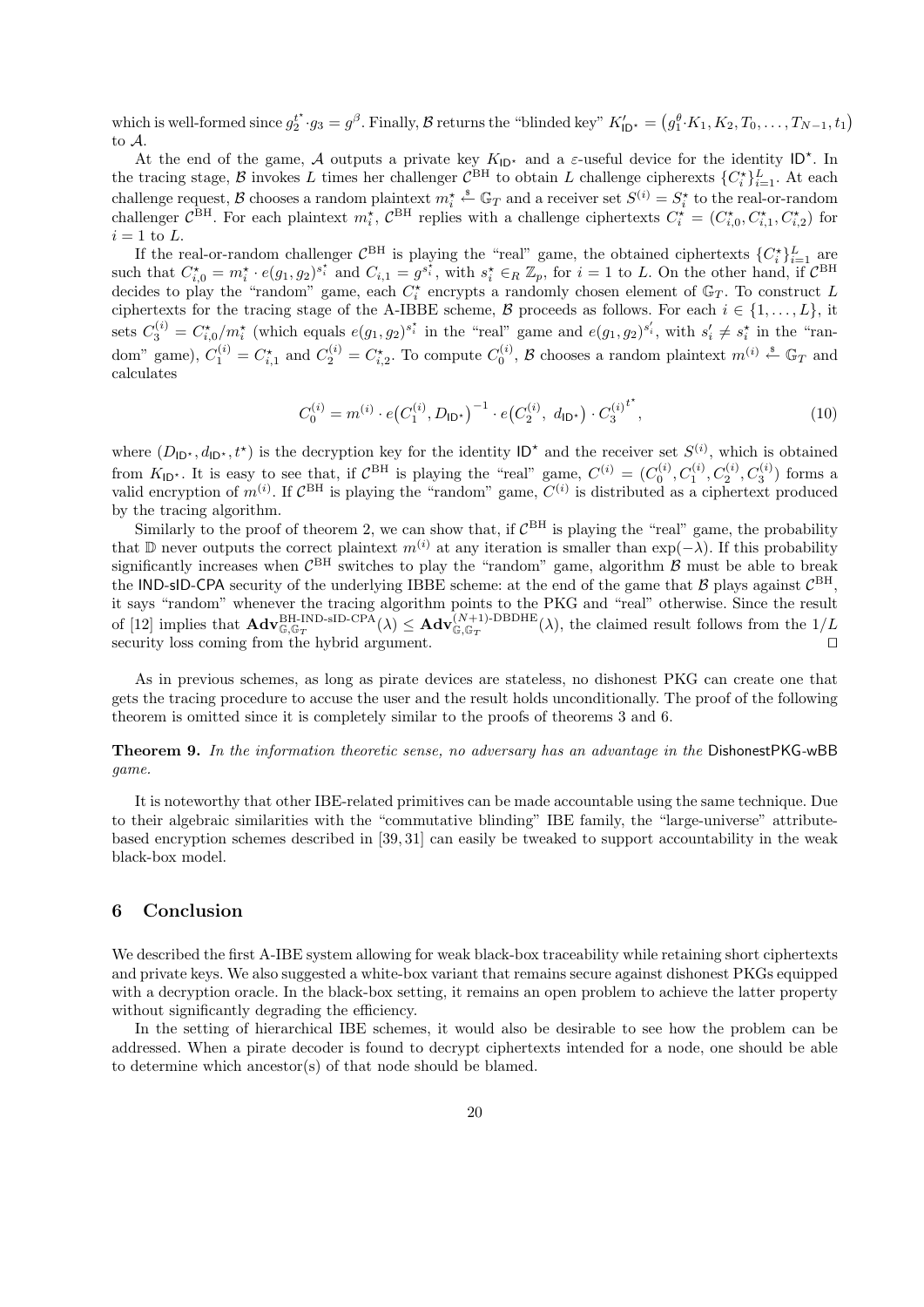## References

- 1. M. Abdalla, A. Dent, J. Malone-Lee, G. Neven, D.-H. Phan, N. Smart. Identity-Based Traitor Tracing. In PKC'07, LNCS 4450, pp. 361-376, 2007.
- 2. M. Abdalla, E. Kiltz, G. Neven. Generalized Key Delegation for Hierarchical Identity-Based Encryption. In ESORICS'07, LNCS 4734, pp. 139–154. Springer, 2007.
- 3. S. Al-Riyami, K. Paterson. Certificateless Public Key Cryptography. In Asiacrypt'03, LNCS 2894, pp. 452–473, 2003.
- 4. M.-H. Au, Q. Huang, J.-K. Liu, W. Susilo, D.-S. Wong, G. Yang. Traceable and Retrievable Identity-Based Encryption. In ACNS'08, LNCS 5037, pp. 94–110, 2008.
- 5. O. Baudron, D. Pointcheval, J. Stern. Extended Notions of Security for Multicast Public Key Cryptosystems. In ICALP'00, LNCS 1853, pp. 499–511, 2000.
- 6. M. Bellare, T. Ristenpart. Simulation without the Artificial Abort: Simplified Proof and Improved Concrete Security for Waters' IBE Scheme. In Eurocrypt'09, LNCS 5479, pp. 407-424, 2009.
- 7. D. Boneh, X. Boyen. Efficient Selective-ID Secure Identity-Based Encryption Without Random Oracles. In Eurocrypt'04, LNCS 3027, pp. 223–238, 2004.
- 8. D. Boneh, X. Boyen. Secure Identity-Based Encryption Without Random Oracles. In Crypto'04, LNCS 3152, pp. 443–459, 2004.
- 9. D. Boneh, X. Boyen, E.-J. Goh. Hierarchical Identity-Based encryption with Constant Size Ciphertext. In Eurocrypt'05, LNCS 3494, pp. 440–456, 2005.
- 10. D. Boneh, M. Franklin. Identity-Based Encryption from the Weil Pairing. In SIAM Journal of Computing 32(3), pp. 586–615, 2003, earlier version in Crypto'01, LNCS 2139, pp. 213–229, 2001.
- 11. D. Boneh, C. Gentry, M. Hamburg Space-Efficient Identity-Based Encryption Without Pairings. In FOCS'07, pp. 647–657, 2007.
- 12. D. Boneh, M. Hamburg. Generalized Identity Based and Broadcast Encryption Schemes. In Asiacrypt'08, LNCS 5350, pp. 455–470, 2008
- 13. D. Boneh, J. Katz. Improved Efficiency for CCA-Secure Cryptosystems Built Using Identity-Based Encryption. In CT-RSA'05, LNCS 3376, pp. 87–103, 2005.
- 14. X. Boyen, Q. Mei, B. Waters. Direct Chosen Ciphertext Security from Identity-Based Techniques. in ACM CCS'05, pp. 320–329, 2005.
- 15. X. Boyen, B. Waters. Anonymous Hierarchical Identity-Based Encryption (Without Random Oracles). In Crypto'06, LNCS 4117, pages 290–307, 2006.
- 16. R. Canetti, S. Halevi, J. Katz. A Forward-Secure Public-Key Encryption Scheme. In Eurocrypt'03, LNCS 2656, pp. 254–271, 2003.
- 17. R. Canetti, S. Halevi, J. Katz. Chosen-Ciphertext Security from Identity-Based Encryption. In Eurocrypt'04, LNCS 3027, pp. 207–222, 2004.
- 18. J. H. Cheon. Security Analysis of the Strong Diffie-Hellman Problem. In Eurocrypt'06, LNCS 4004, pp. 1–11, 2006.
- 19. C. Cocks. An Identity-Based Encryption Scheme Based on Quadratic Residues. In 8th IMA International Conference, LNCS 2260, pp. 360–363, 2001.
- 20. R. Cramer, V. Shoup. A Practical Public-Key Cryptosystem Provably Secure Against Adaptive Chosen Ciphertext Attack. In Crypto'98, LNCS 1462, pp. 13–25, 1998.
- 21. R. Cramer, V. Shoup. Universal Hash Proofs and a Paradigm for Adaptive Chosen Ciphertext Secure Public-Key Encryption. In Eurocrypt'02, LNCS 2332, pp. 45–64, 2002.
- 22. C. Delerablée. Identity-Based Broadcast Encryption with Constant Size Ciphertexts and Private Keys. In Asiacrypt'07, LNCS 4833, pp. 200–215, 2007.
- 23. S. D. Galbraith, K. G. Paterson, and N. P. Smart. Pairings for cryptographers. Discrete Applied Mathematics, 156(16):3113–3121, 2008.
- 24. C. Gentry. Certificate-Based Encryption and the Certificate Revocation Problem. In Eurocrypt'03, volume 2656 of LNCS, pp. 272–293, 2003.
- 25. C. Gentry. Practical Identity-Based Encryption Without Random Oracles. In Eurocrypt'06, LNCS 4004, pp. 445–464, 2006.
- 26. C. Gentry, B. Waters. Adaptive Security in Broadcast Encryption Systems (with Short Ciphertexts). In Eurocrypt'09, LNCS 5479, pp. 171–188, 2009.
- 27. R. Granger, N. P. Smart. On Computing Products of Pairings. Cryptology ePrint Archive: Report 2006/172, 2006.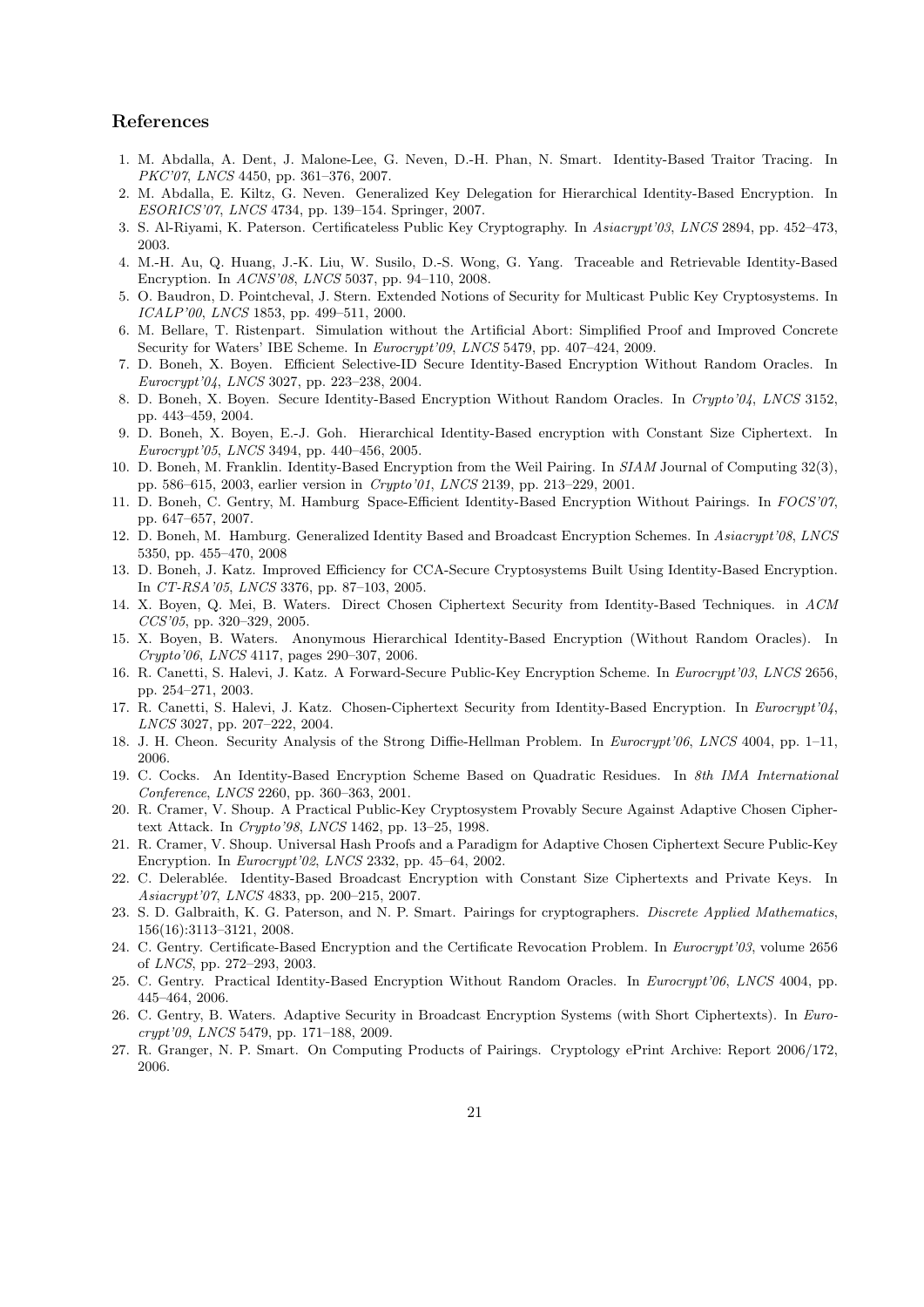- 28. C. Gentry, A. Silverberg. Hierarchical ID-Based Cryptography. In Asiacrypt'02, LNCS 2501, pp. 548–566, 2002.
- 29. V. Goyal. Reducing Trust in the PKG in Identity-Based Cryptosystems. In Crypto'07, LNCS 4622, pp. 430–447, 2007.
- 30. V. Goyal, S. Lu, A. Sahai, B. Waters. Black-Box Accountable Authority Identity Based Encryption. In ACM-CCS'08, 2008.
- 31. V. Goyal, O. Pandey, A. Sahai, B. Waters. Attribute-based encryption for fine-grained access control of encrypted data. In ACM CCS'06, pp. 89–98, 2006.
- 32. D. Hofheinz, E. Kiltz. Secure Hybrid Encryption from Weakened Key Encapsulation. In Crypto'07, LNCS 4622, pp. 553–571, 2007.
- 33. A. Kiayias, M. Yung. Traitor Tracing with Constant Transmission Rate. In Eurocrypt'02, LNCS 2332, pp. 450–465, 2002. Updated version available as Cryptology ePrint Archive: Report 2006/458, 2006.
- 34. E. Kiltz, Y. Vahlis. CCA2 Secure IBE: Standard Model Efficiency through Authenticated Symmetric Encryption In CT-RSA'08, LNCS 4964, pp. 221–238, 2008.
- 35. K. Kurosawa, Y. Desmedt. A New Paradigm of Hybrid Encryption Scheme. In Crypto'04, LNCS 3152, pp. 445–456, 2004.
- 36. B. Libert, D. Vergnaud. Towards Black-Box Accountable Authority IBE with Short Ciphertexts and Private Keys. In PKC'09, LNCS 5443, pp. 235–255, 2009.
- 37. T. Okamoto. Provably Secure and Practical Identification Schemes and Corresponding Signature Schemes. In Crypto'92, LNCS 740, pp. 31–53, 2002.
- 38. T. Pedersen. Non-Interactive and Information-Theoretic Secure Verifiable Secret Sharing. In Crypto'91, LNCS 576, pp. 129–140, 1991.
- 39. A. Sahai, B. Waters. Fuzzy Identity-Based Encryption In Eurocrypt'05, LNCS 3494, pp. 457–473, 2005.
- 40. R. Sakai, M. Kasahara. ID-based Cryptosystems with Pairing on Elliptic Curve. In SCIS'03, http://eprint. iacr.org/2003/054, 2003.
- 41. P. Sarkar, S. Chatterjee. Construction of a Hybrid HIBE Protocol Secure Against Adaptive Attacks. In ProvSec'07, LNCS 4784, pp. 51–67, 2007.
- 42. C. P. Schnorr. Efficient Identification and Signatures for Smart Cards. In Crypto'89, LNCS 435, pp. 239–252, 1989.
- 43. A. Shamir. Identity-Based Cryptosystems and Signature Schemes. In Crypto'84, LNCS 196, pp. 47–53, 1984.
- 44. V. Shoup, R. Gennaro. A Note on An Encryption Scheme of Kurosawa and Desmedt. Cryptology ePrint Archive: Report 2004/194, 2004.
- 45. B. Waters. Efficient Identity-Based Encryption Without Random Oracles. In Eurocrypt'05, LNCS 3494, pp. 114–127, 2005.

# A The Boneh-Hamburg IBBE scheme

An Identity-Based Broadcast Encryption scheme, as formalized in [2], can be seen as an IBE scheme where ciphertexts can be decrypted by more than one receiver. Syntactically, it consists of four algorithms:

- $-$  Setup: given a security parameter and a bound N on the number of receivers per ciphertext, this algorithm outputs a master key pair (mpk, msk).
- **KeyGen:** is used by the PKG to derive a private key  $K_{\text{ID}}$  for an identity ID.
- **Encrypt:** takes as input a plaintext m, a master public key mpk and a set  $S = \{1D_1, \ldots, 1D_n\}$  of receivers' identities, where  $n \leq N$ . It outputs a ciphertext C.
- Decrypt: takes as input the master public key mpk, a ciphertext C, a set of receivers  $S = \{1D_1, \ldots, ID_n\}$ and a private key  $d_{\text{ID}}$  corresponding to some identity  $\text{ID} \in S$ . It outputs a plaintext m or  $\perp$ .

The description of the Boneh-Hamburg IBBE scheme is as follows.

**Setup**( $\lambda, N$ ): given a security parameter  $\lambda \in \mathbb{N}$  and the maximal number of receivers  $N \in \mathbb{N}$  per ciphertext, choose bilinear groups  $(\mathbb{G}, \mathbb{G}_T)$  of prime order  $p > 2^{\lambda}$  and a generator  $g \stackrel{\hspace{0.1em}\mathsf{\scriptscriptstyle\$}}{\leftarrow} \mathbb{G}$ . Choose  $z \stackrel{\hspace{0.1em}\mathsf{\scriptscriptstyle\$}}{\leftarrow} \mathbb{G}$  as well a  $(N+1)$ -vector  $\mathbf{h} = (h_0, h_1, \ldots, h_N) \stackrel{\$}{\leftarrow} \mathbb{G}^{N+1}$  of random generators so that  $h_i = g^{a_i}$  for  $i = 0, \ldots, N$ with a randomly chosen  $\mathbf{a} = (a_0, \ldots, a_N) \stackrel{s}{\leftarrow} \mathbb{Z}_p^{N+1}$ . Finally, pick  $\alpha \stackrel{s}{\leftarrow} \mathbb{Z}_p^*, g_2 \stackrel{s}{\leftarrow} \mathbb{G}$  and compute  $g_1 = g^{\alpha}$ . The master public key is  $mpk = (g, g_1 = g^\alpha, g_2, z, h = g^a)$  while the master secret key is  $msk = (a, \alpha)$ .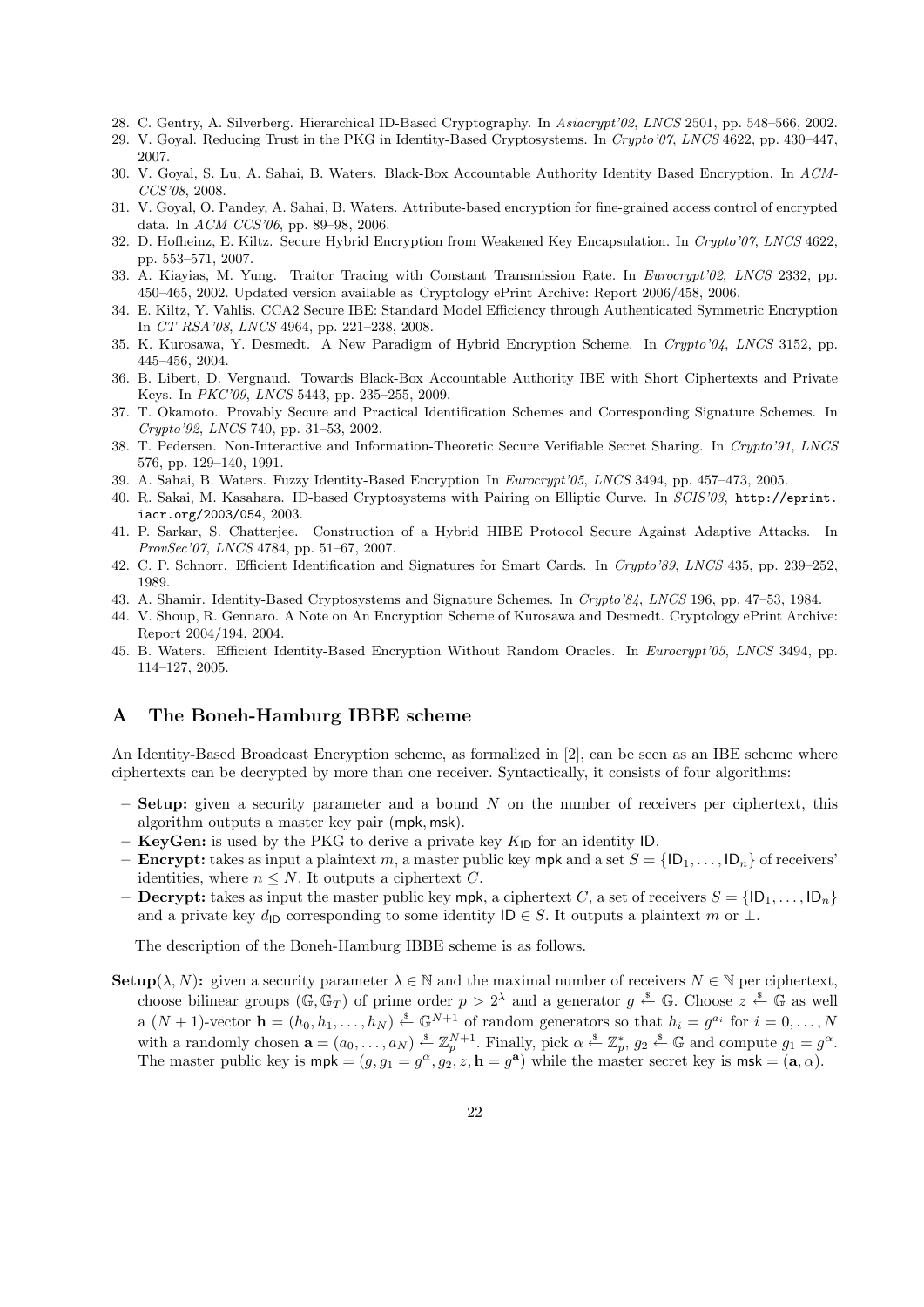**Keygen**(msk, ID): to generate a private key for an identity ID, choose a random  $r \stackrel{\$}{\leftarrow} \mathbb{Z}_p^*$  and compute

$$
K_{\mathsf{ID}} = (K_1, K_2, T_0, \dots, T_{N-1})
$$
  
=  $(g_2^{\alpha} \cdot z^r, g^r, h_1^r \cdot h_0^{-\mathsf{ID}\cdot r}, h_2^r \cdot h_1^{-\mathsf{ID}\cdot r}, \dots, h_N^r \cdot h_{N-1}^{-\mathsf{ID}\cdot r})$ 

for which the "delegation component"  $(T_0, \ldots, T_{N-1}) \in \mathbb{G}^N$  can be expressed as  $g^{r \cdot M_1^t \cdot a}$ , for some matrix  $M_1 \in \mathbb{Z}_p^{(N+1)\times N}$ , which will be defined below.

**Encrypt**(mpk, S, m): to encrypt  $m \in \mathbb{G}_T$  for the receiver set  $S = \{ \mathsf{ID}_1, \ldots, \mathsf{ID}_n \}$ , where  $n \leq N$ ,

1. Expand the polynomial

$$
P(X) = \prod_{i \in S} (X - \mathsf{ID}_i) = \rho_n X^n + \rho_{n-1} X^{n-1} + \dots + \rho_1 X + \rho_0.
$$
 (11)

2. Pick  $s \stackrel{\$}{\leftarrow} \mathbb{Z}_p^*$  and compute

$$
C = (C_0, C_1, C_2) = \left( m \cdot e(g_1, g_2)^s, g^s, (z \cdot h_0^{\rho_0} \cdot h_1^{\rho_1} \cdots h_n^{\rho_n})^s \right).
$$

Decrypt(mpk,  $K_{\text{ID}}, C, S$ ): parse S as  $\{\vert D_1, \ldots, \vert D_n\}$ , C as  $(C_0, C_1, C_2)$  and  $K_{\text{ID}}$  as

$$
K_{\mathsf{ID}} = (K_1, K_2, T_0, \dots, T_{N-1}) \in \mathbb{G}^{N+2}.
$$

1. Expand the polynomial

$$
P_{\mathsf{ID}}(X) = \prod_{\mathsf{ID}_j \in S \setminus \{\mathsf{ID}\}} (X - \mathsf{ID}_j) = y_{n-1}^{(\mathsf{ID})} X^{n-1} + y_{n-2}^{(\mathsf{ID})} X^{n-2} + \dots + y_1^{(\mathsf{ID})} X + y_0^{(\mathsf{ID})}
$$

and use its coefficients to compute

$$
(D_{\mathsf{ID}}, d_{\mathsf{ID}}) = \left( K_1 \cdot T_0^{y_0^{(\mathsf{ID})}} \cdot T_1^{y_1^{(\mathsf{ID})}} \cdots T_{n-1}^{y_{n-1}^{(\mathsf{ID})}}, K_2 \right) \tag{12}
$$

$$
= \left( g_2^{\alpha} \cdot \left( z \cdot h_0^{\rho_0} \cdot h_1^{\rho_1} \cdots h_n^{\rho_n} \right)^r, \ g^r \right) \tag{13}
$$

where  $\rho_0, \ldots, \rho_n$  are the coefficients of  $P(X)$  (calculated as per (11)).

2. Recover the plaintext as

$$
m = C_0 \cdot e(C_1, D_{\mathsf{ID}})^{-1} \cdot e(C_2, d_{\mathsf{ID}}). \tag{14}
$$

To see why step 1 of the decryption algorithm works, one observes that, for any polynomials  $(X - ID)$  and  $P_{\text{ID}}(X) = y_{n-1}^{(\text{ID})}X^{n-1} + y_{n-2}^{(\text{ID})}X^{n-2} + \cdots + y_1^{(\text{ID})}X + y_0^{(\text{ID})}$ , the coefficients of  $P(X) = (X - \text{ID})P_{\text{ID}}(X) =$  $\rho_n X^n + \cdots + \rho_1 X + \rho_0$  are given by

$$
\rho = \begin{pmatrix} \rho_0 \\ \rho_1 \\ \rho_2 \\ \vdots \\ \rho_n \end{pmatrix} = M_1 \cdot \mathbf{y} = \begin{pmatrix} -\mathsf{ID} & & & \\ 1 & -\mathsf{ID} & & \\ & 1 & -\mathsf{ID} & & \\ & & \ddots & \ddots & \\ & & & 1 & -\mathsf{ID} \\ & & & & 1 \end{pmatrix} \cdot \begin{pmatrix} y_0^{(\mathsf{ID})} \\ y_1^{(\mathsf{ID})} \\ \vdots \\ y_{n-1}^{(\mathsf{ID})} \end{pmatrix},
$$

where  $M_1 \in \mathbb{Z}_p^{(n+1)\times n}$ . Since the latter matrix is such that

$$
M_1^t \cdot \mathbf{a}|_{n+1} = M_1^t \cdot \begin{pmatrix} a_0 \\ a_1 \\ \vdots \\ a_n \end{pmatrix} = \begin{pmatrix} a_1 - \mathsf{ID} \cdot a_0 \\ a_2 - \mathsf{ID} \cdot a_1 \\ \vdots \\ a_n - \mathsf{ID} \cdot a_{n-1} \end{pmatrix},
$$